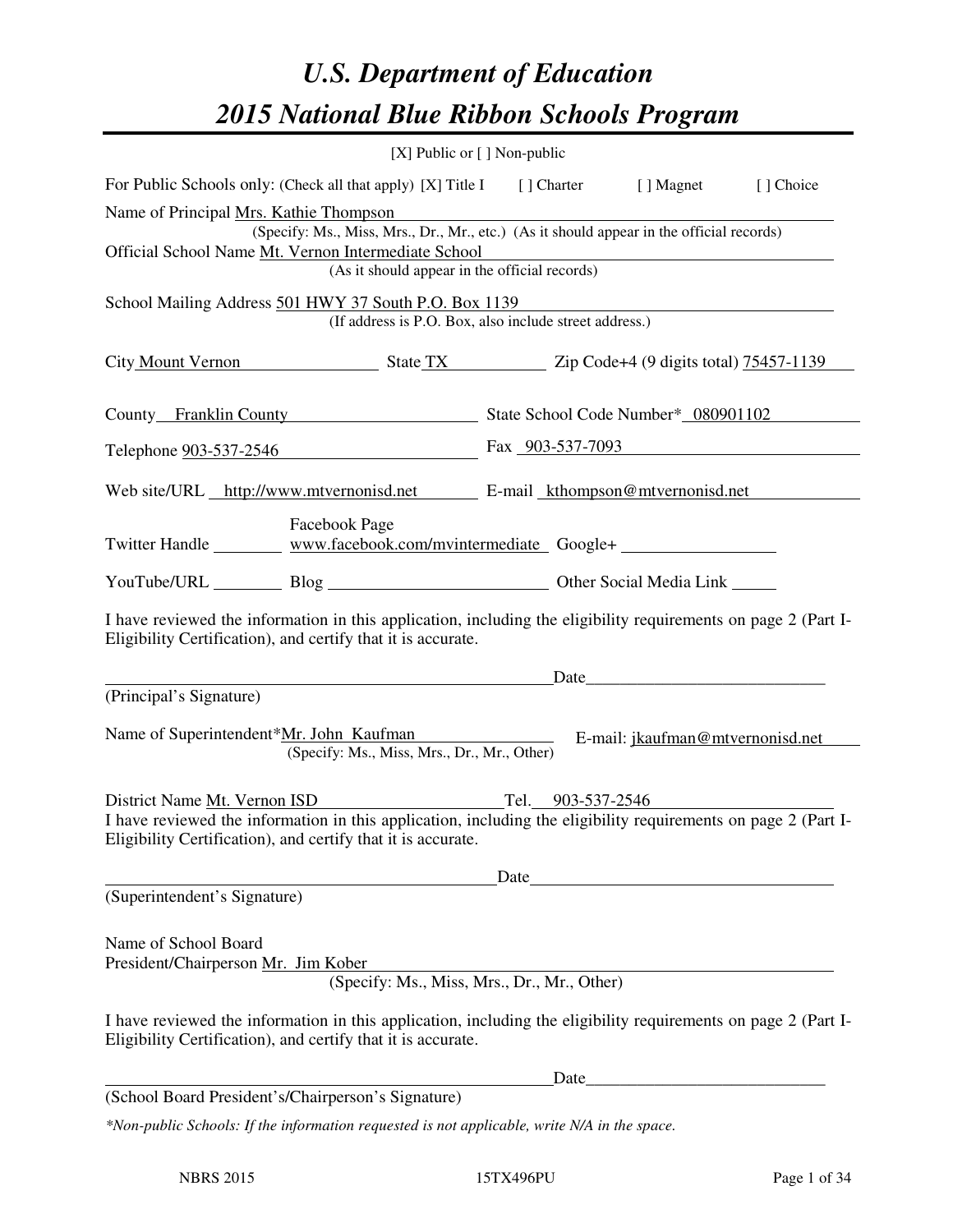#### **Include this page in the school's application as page 2.**

The signatures on the first page of this application (cover page) certify that each of the statements below, concerning the school's eligibility and compliance with U.S. Department of Education and National Blue Ribbon Schools requirements, are true and correct.

- 1. The school configuration includes one or more of grades K-12. (Schools on the same campus with one principal, even a K-12 school, must apply as an entire school.)
- 2. The school has made its Annual Measurable Objectives (AMOs) or Adequate Yearly Progress (AYP) each year for the past two years and has not been identified by the state as "persistently dangerous" within the last two years.
- 3. To meet final eligibility, a public school must meet the state's AMOs or AYP requirements in the 2014-2015 school year and be certified by the state representative. Any status appeals must be resolved at least two weeks before the awards ceremony for the school to receive the award.
- 4. If the school includes grades 7 or higher, the school must have foreign language as a part of its curriculum.
- 5. The school has been in existence for five full years, that is, from at least September 2009 and each tested grade must have been part of the school for the past three years.
- 6. The nominated school has not received the National Blue Ribbon Schools award in the past five years: 2010, 2011, 2012, 2013, or 2014.
- 7. The nominated school has no history of testing irregularities, nor have charges of irregularities been brought against the school at the time of nomination. The U.S. Department of Education reserves the right to disqualify a school's application and/or rescind a school's award if irregularities are later discovered and proven by the state.
- 8. The nominated school or district is not refusing Office of Civil Rights (OCR) access to information necessary to investigate a civil rights complaint or to conduct a district-wide compliance review.
- 9. The OCR has not issued a violation letter of findings to the school district concluding that the nominated school or the district as a whole has violated one or more of the civil rights statutes. A violation letter of findings will not be considered outstanding if OCR has accepted a corrective action plan from the district to remedy the violation.
- 10. The U.S. Department of Justice does not have a pending suit alleging that the nominated school or the school district as a whole has violated one or more of the civil rights statutes or the Constitution's equal protection clause.
- 11. There are no findings of violations of the Individuals with Disabilities Education Act in a U.S. Department of Education monitoring report that apply to the school or school district in question; or if there are such findings, the state or district has corrected, or agreed to correct, the findings.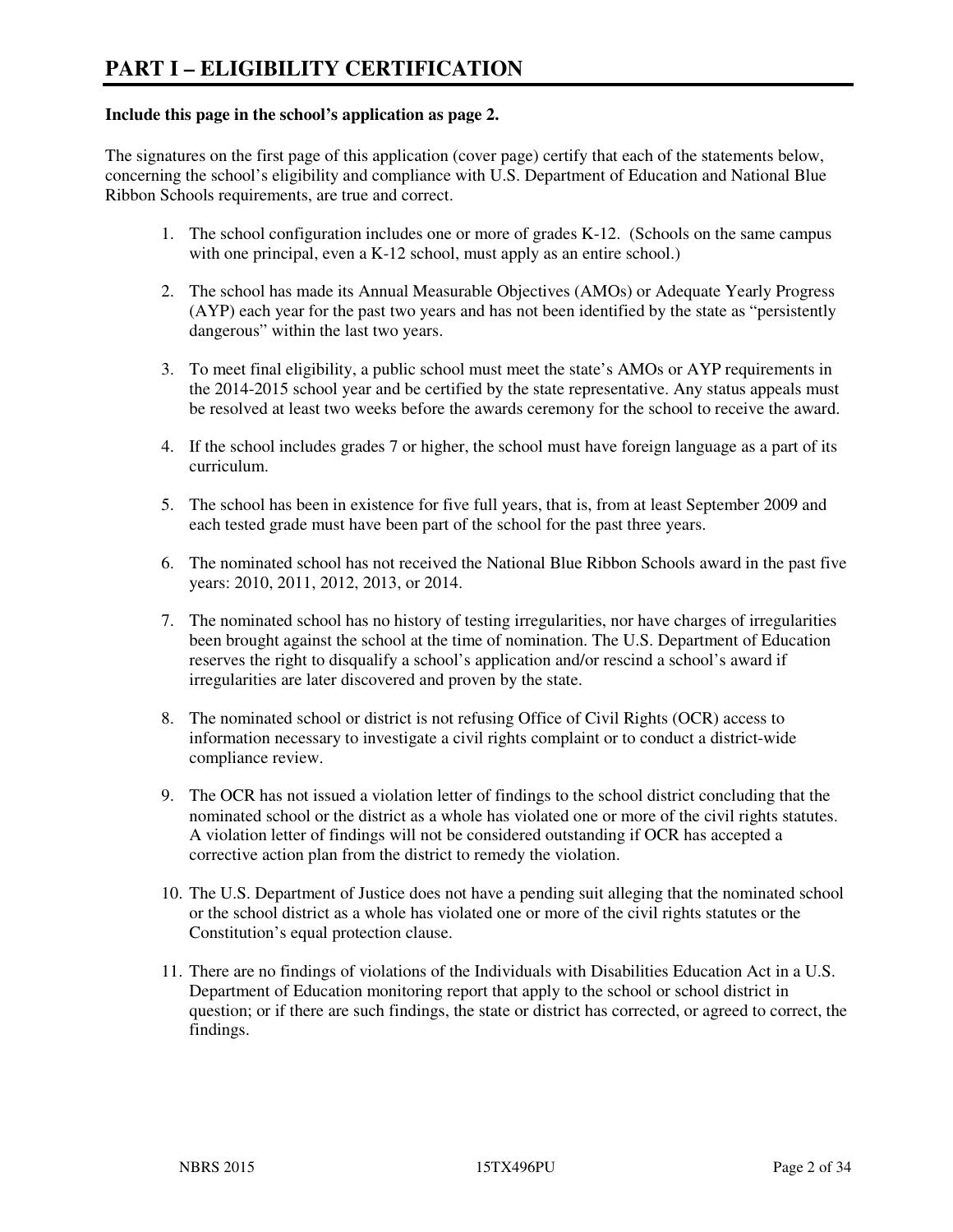# **PART II - DEMOGRAPHIC DATA**

#### **All data are the most recent year available.**

**DISTRICT** (Question 1 is not applicable to non-public schools)

| -1. | Number of schools in the district<br>(per district designation): | $\perp$ Elementary schools (includes K-8)<br>2 Middle/Junior high schools<br>1 High schools |
|-----|------------------------------------------------------------------|---------------------------------------------------------------------------------------------|
|     |                                                                  | $0 K-12$ schools                                                                            |

#### 4 TOTAL

**SCHOOL** (To be completed by all schools)

2. Category that best describes the area where the school is located:

[] Urban or large central city [ ] Suburban with characteristics typical of an urban area [ ] Suburban [X] Small city or town in a rural area [ ] Rural

- 3. 7 Number of years the principal has been in her/his position at this school.
- 4. Number of students as of October 1 enrolled at each grade level or its equivalent in applying school:

| Grade                           | # of         | # of Females | <b>Grade Total</b> |
|---------------------------------|--------------|--------------|--------------------|
|                                 | <b>Males</b> |              |                    |
| <b>PreK</b>                     | 0            | $\theta$     | $\theta$           |
| K                               | 0            | $\theta$     | $\theta$           |
| 1                               | 0            | 0            | 0                  |
| $\mathbf{2}$                    | 0            | 0            | 0                  |
| 3                               | 0            | 0            | 0                  |
| 4                               | 0            | $\theta$     | 0                  |
| 5                               | 63           | 74           | 137                |
| 6                               | 61           | 45           | 106                |
| 7                               | 0            | $\theta$     | 0                  |
| 8                               | 0            | 0            | 0                  |
| 9                               | 0            | 0            | 0                  |
| 10                              | 0            | 0            | 0                  |
| 11                              | 0            | 0            | $\theta$           |
| 12                              | 0            | 0            | 0                  |
| <b>Total</b><br><b>Students</b> | 124          | 119          | 243                |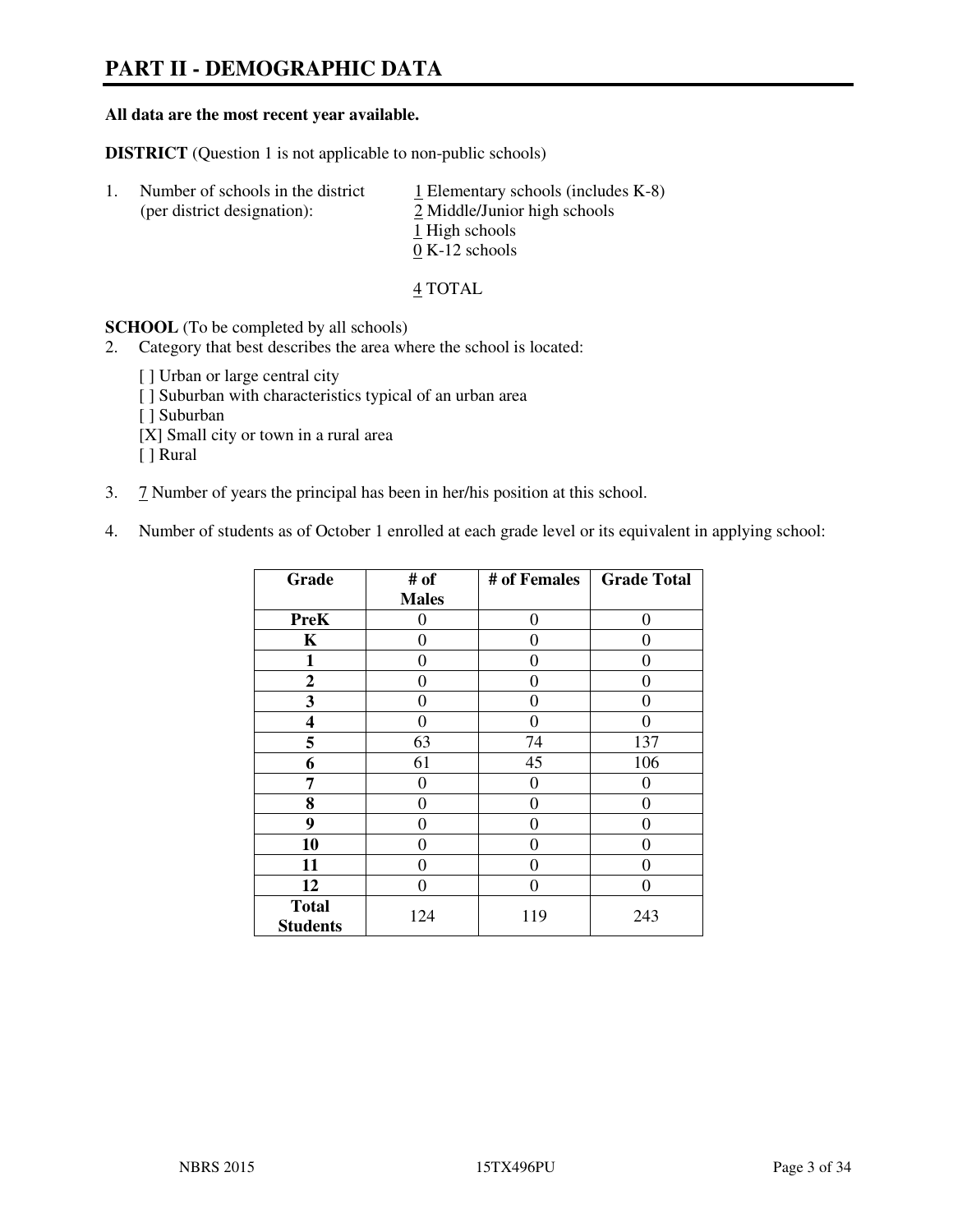the school: 1 % Asian

5. Racial/ethnic composition of  $0\%$  American Indian or Alaska Native 5 % Black or African American 25 % Hispanic or Latino 0 % Native Hawaiian or Other Pacific Islander 66 % White 3 % Two or more races **100 % Total** 

(Only these seven standard categories should be used to report the racial/ethnic composition of your school. The Final Guidance on Maintaining, Collecting, and Reporting Racial and Ethnic Data to the U.S. Department of Education published in the October 19, 2007 *Federal Register* provides definitions for each of the seven categories.)

6. Student turnover, or mobility rate, during the 2013 - 2014 year: 15%

This rate should be calculated using the grid below. The answer to (6) is the mobility rate.

| <b>Steps For Determining Mobility Rate</b>         | Answer |
|----------------------------------------------------|--------|
| $(1)$ Number of students who transferred to        |        |
| the school after October 1, 2013 until the         | 16     |
| end of the school year                             |        |
| (2) Number of students who transferred             |        |
| <i>from</i> the school after October 1, 2013 until | 21     |
| the end of the school year                         |        |
| (3) Total of all transferred students [sum of      | 37     |
| rows $(1)$ and $(2)$ ]                             |        |
| (4) Total number of students in the school as      | 243    |
| of October 1                                       |        |
| $(5)$ Total transferred students in row $(3)$      | 0.152  |
| divided by total students in row (4)               |        |
| $(6)$ Amount in row $(5)$ multiplied by 100        | 15     |

# 7. English Language Learners (ELL) in the school: 7 %

Number of non-English languages represented: 1 Specify non-English languages: Spanish

16 Total number ELL

8. Students eligible for free/reduced-priced meals:  $59\%$ Total number students who qualify: 138

# **Information for Public Schools Only - Data Provided by the State**

The state has reported that 59 % of the students enrolled in this school are from low income or disadvantaged families based on the following subgroup(s): Students eligible for free/reduced-priced meals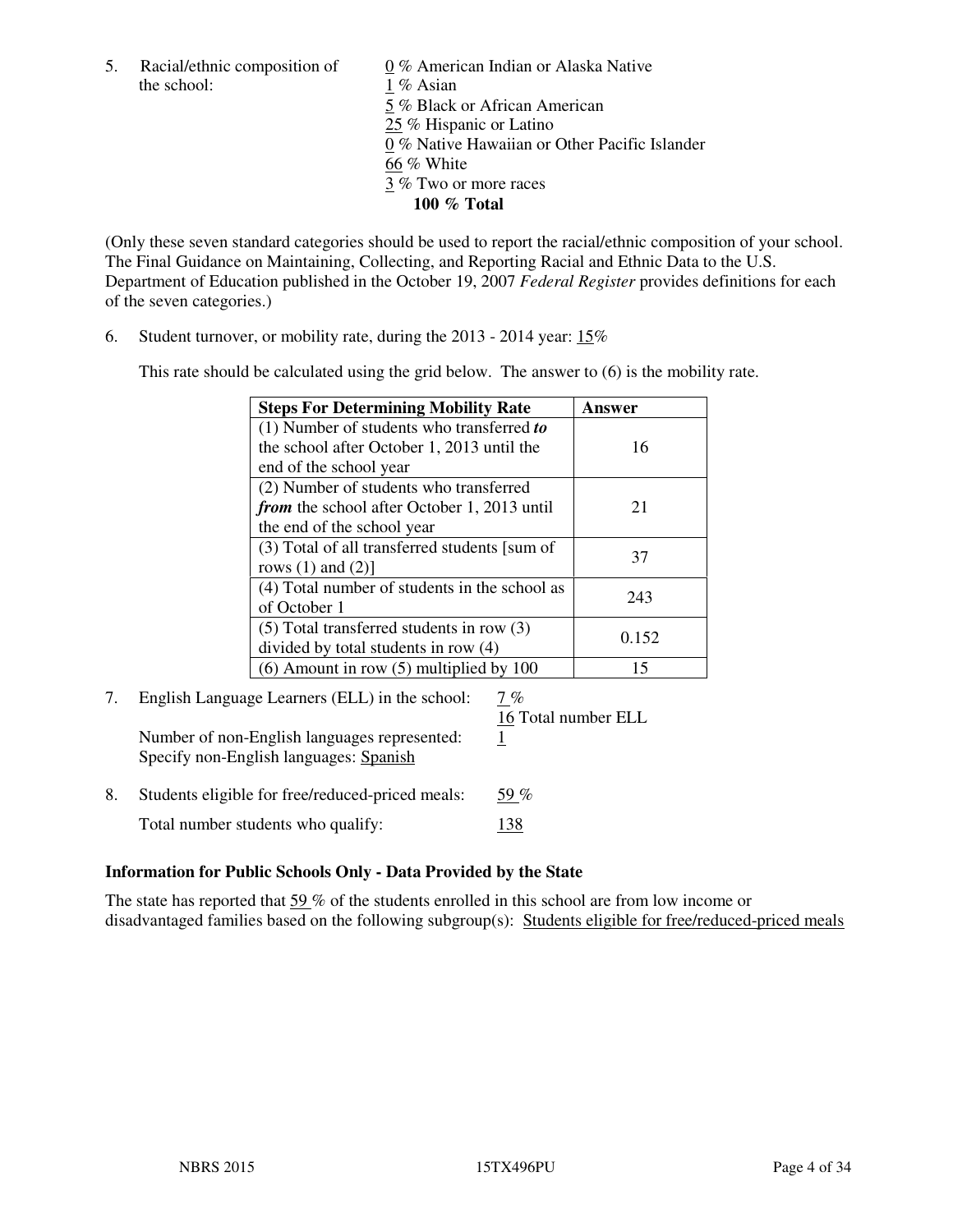9. Students receiving special education services:  $\frac{9}{6}$ %

21 Total number of students served

Indicate below the number of students with disabilities according to conditions designated in the Individuals with Disabilities Education Act. Do not add additional categories.

|                                         | 0 Orthopedic Impairment  | 2 Autism                           |  |
|-----------------------------------------|--------------------------|------------------------------------|--|
|                                         | 4 Other Health Impaired  | 0 Deafness                         |  |
| 14 Specific Learning Disability         |                          | 0 Deaf-Blindness                   |  |
| 0 Speech or Language Impairment         |                          | 0 Emotional Disturbance            |  |
|                                         | 0 Traumatic Brain Injury | $\underline{0}$ Hearing Impairment |  |
| 0 Visual Impairment Including Blindness |                          | 1 Mental Retardation               |  |
| 0 Developmentally Delayed               |                          | 0 Multiple Disabilities            |  |
|                                         |                          |                                    |  |

10. Use Full-Time Equivalents (FTEs), rounded to nearest whole numeral, to indicate the number of personnel in each of the categories below:

|                                       | <b>Number of Staff</b> |
|---------------------------------------|------------------------|
| Administrators                        |                        |
| Classroom teachers                    | 21                     |
| Resource teachers/specialists         |                        |
| e.g., reading, math, science, special | 8                      |
| education, enrichment, technology,    |                        |
| art, music, physical education, etc.  |                        |
| Paraprofessionals                     | 8                      |
| Student support personnel             |                        |
| e.g., guidance counselors, behavior   |                        |
| interventionists, mental/physical     |                        |
| health service providers,             |                        |
| psychologists, family engagement      |                        |
| liaisons, career/college attainment   |                        |
| coaches, etc.                         |                        |
|                                       |                        |

11. Average student-classroom teacher ratio, that is, the number of students in the school divided by the FTE of classroom teachers, e.g.,  $22:1 \qquad \underline{12:1}$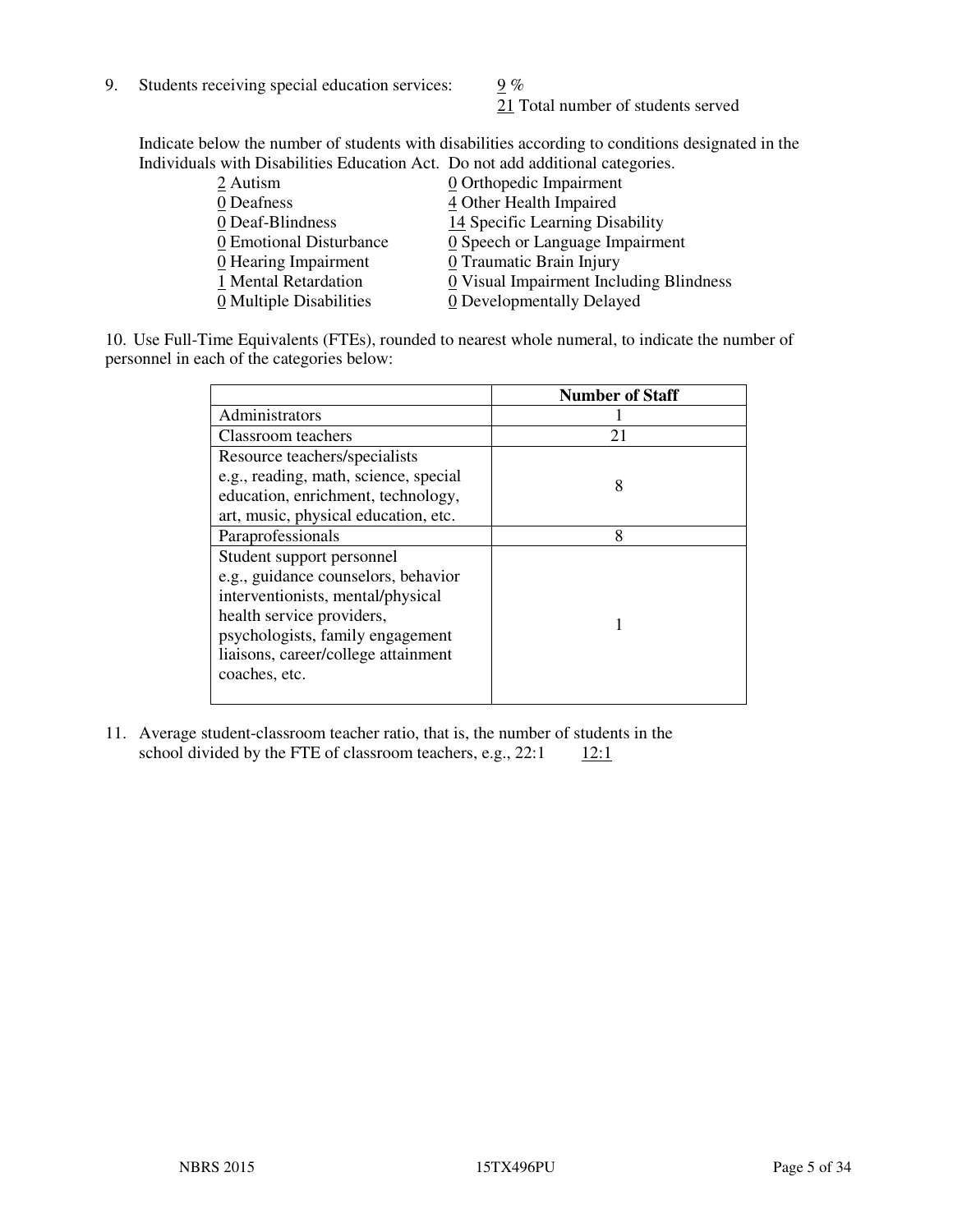12. Show daily student attendance rates. Only high schools need to supply yearly graduation rates.

| <b>Required Information</b> | 2013-2014 | 2012-2013 | 2011-2012 | 2010-2011 | 2009-2010 |
|-----------------------------|-----------|-----------|-----------|-----------|-----------|
| Daily student attendance    | $77\%$    | 97%       | 97%       | $77\%$    | 97%       |
| High school graduation rate | 9%        | $0\%$     | $0\%$     | 0%        | $0\%$     |

#### 13. **For schools ending in grade 12 (high schools)**

Show percentages to indicate the post-secondary status of students who graduated in Spring 2014

| <b>Post-Secondary Status</b>                  |       |
|-----------------------------------------------|-------|
| Graduating class size                         |       |
| Enrolled in a 4-year college or university    | 0%    |
| Enrolled in a community college               | $0\%$ |
| Enrolled in career/technical training program | $0\%$ |
| Found employment                              | $0\%$ |
| Joined the military or other public service   | $0\%$ |
| Other                                         | ነር    |

14. Indicate whether your school has previously received a National Blue Ribbon Schools award. Yes No X

If yes, select the year in which your school received the award.

15. Please summarize your school mission in 25 words or less: Mt. Vernon ISD is committed to partnering with parents and community members to provide students with an educational program that prepares them for success.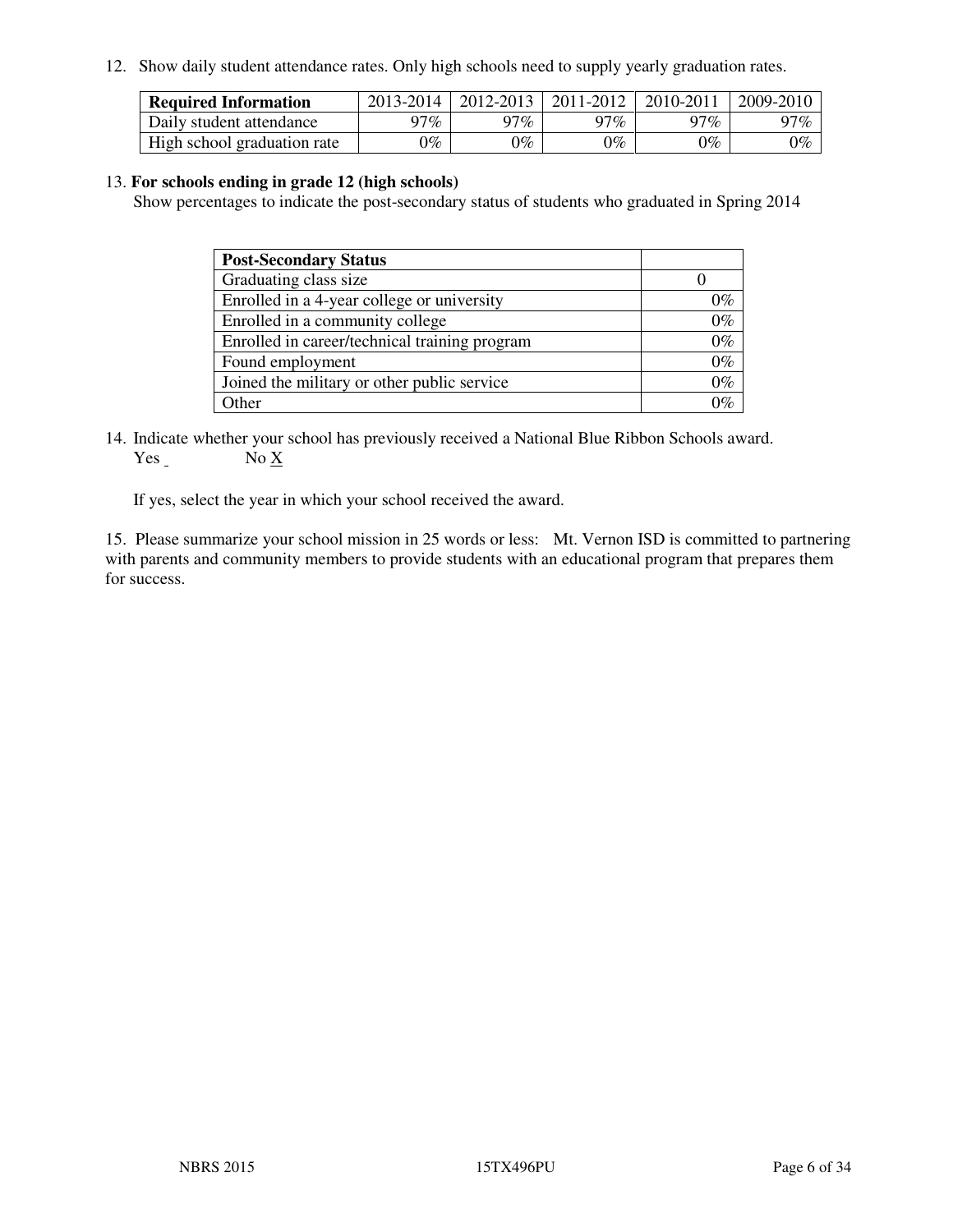# **PART III – SUMMARY**

Joshua Foster Johnson, a representative in the Texas Legislature, commissioned the beginning of organized education in Franklin County in 1849. By 1897, there were 38 school districts in Franklin County; the number grew to 44 by 1908. Recorded history reports early settlers relocated to Mount Vernon because "the town had one of the best schools in the Southwest" (Fleming, 1999). With the availability of transportation, consolidation began in 1943, and a County School Board was formed to oversee the various districts. Consolidation of the last two rural school districts in 1964, along with desegregation in 1965, enabled the opening of a new joint campus facility in the fall of 1967, serving just fewer than 500 students. With the construction of Lake Cypress Springs and Interstate Highway 30 in 1972, growth returned to the area and the Mount Vernon school district, which now serves 1,660 students. Over time, the reputation of academic excellence has continued to thrive, attributing to the consistent growth of student population within the Mount Vernon school district.

Located 100 miles east of Dallas, Mount Vernon is predominately agriculturally based; however, the county has diversified to become central to a number of individually owned businesses, a regional distribution center for retail merchandise, and headquarters for a multi-county healthcare services company. Additionally, Mount Vernon is the county seat of Franklin County, which was projected to have a population of 10,660 as of 2013, with a student-age population of 1,962.

As a Title I school, Mount Vernon Intermediate School (MVIS) currently serves 247 students in grades 5 and 6. Its student population is comprised of 54% economically disadvantaged students, 7.69% English Language Learners, 8.1 % gifted and talented students, and 1.62% homeless students. The attendance rate is 97%. The growing number of economically disadvantaged students has required us to be more responsive to the emotional needs of our students. Focusing on the needs of our students has required staffing changes and our staff seeking more intuitive ways to reach our students. The mission statement of Mount Vernon is - "The Mount Vernon Independent School District, in its uncompromising commitment to academic excellence and in partnership with parents, community, faculty, and staff, will secure for every student "an exceptional academic program that helps each student: 1) Become a lifelong learner; 2) Be committed to responsible citizenship, provide service to others and practice ethical attitudes, beliefs, and behaviors; 3) Maximize his/her learning potential; 4) Develop intellectually, emotionally, socially, and physically; and 5) Become productive and cooperative members of the world through technology."

Mount Vernon Intermediate embodies the mission daily through engaging, student-centered curriculum and innovative teaching practices that include collaboration from staff, parents, and community to empower each and every student to realize his/her unique abilities. More importantly, Mount Vernon Intermediate School personifies family which is the backbone of its tradition of excellence. In an effort to encourage and motivate students to become voracious readers and exceptional math students, the campus, supported by local businesses, has implemented specialized programs to support learners. To enrich state-based standards, the science department encourages students to actively participate in project based learning activities. MVIS actively partners with the community to ensure the physical, emotional, social, and cultural well being of every student through mentoring programs. To further enhance educational opportunities for our learners, the PTO actively partners with parents to support our students' educational needs through planning, information sharing, and fundraising as well as assisting in designing a safe and productive learning environment. Furthermore, our campus philosophy believes in and strongly promotes service to others and the world in which they live. MVIS Student Council supports collaboration, and students share ideas to raise funds for school-wide activities, community projects, school reform, and assistance to disadvantaged citizens. Our most successful project was raising money for a local student that had been hospitalized due to illness. The campus-wide recycling program teaches students the importance of preserving their natural environment. Embracing all opportunities to appeal to multiple intelligences, the campus offers physical education, technology instruction, yearbook design, choir, band, and mariachi. Experiences are continually provided to enrich students' lives, to ignite a passion for learning and to foster them to become successful, independent adults in a global society.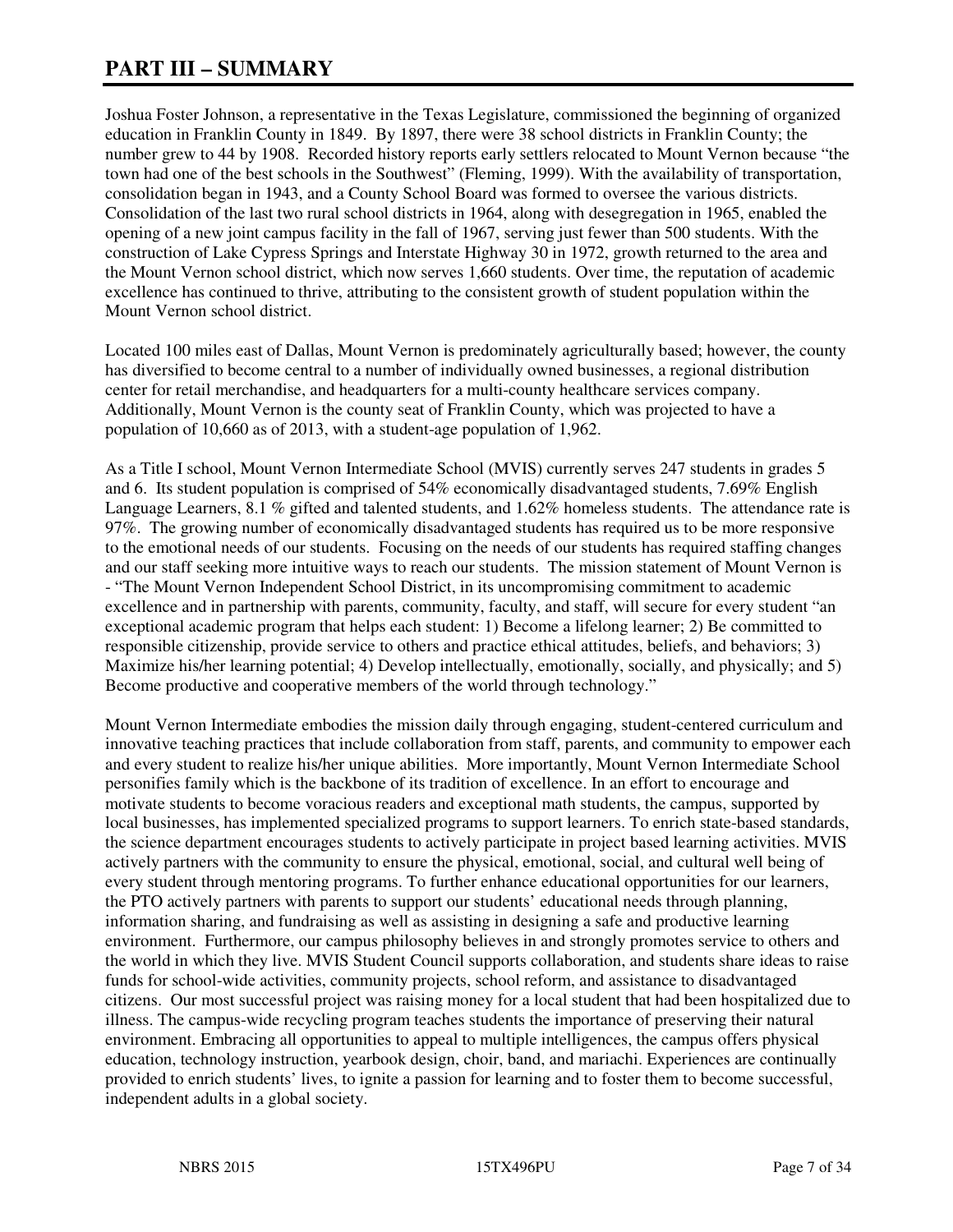A philosophy of high expectations for every student and a dedicated staff committed to utilizing researchbased instructional strategies such as project based learning and differentiated instruction, Mount Vernon Intermediate has earned the following state accountability ratings and honors:

State Accountability Ratings - Gold Performance Acknowledgments (TAKS); 2009-2010: Exemplary-Attendance (08-09); Commended Math & Science ; 2010-2011: Recognized-Attendance (09-10); Commended Science; Comparable Improvement: Math.

State Accountability Ratings - Distinction Designations (STAAR);

2011-2012 (Ratings and Distinction Designations not given due to changes in state assessments); 2012-2013: Met Standard-Academic Achievement Read/ELA, Math & Top 25% 2013-2014: Met Standard-Academic Achievement Read/ELA, Math & Science; Top 25% Student Progress & Closing Performance Gaps; Postsecondary Readiness.

The tradition of excellence and commitment to high achievement, while teaching the "whole" child, has proven instrumental in establishing Mount Vernon ISD as one of the most desirable districts in the region. The mantra for students and staff is summarized in Booker T. Washington's quote: "Excellence is to do a common thing in an uncommon way."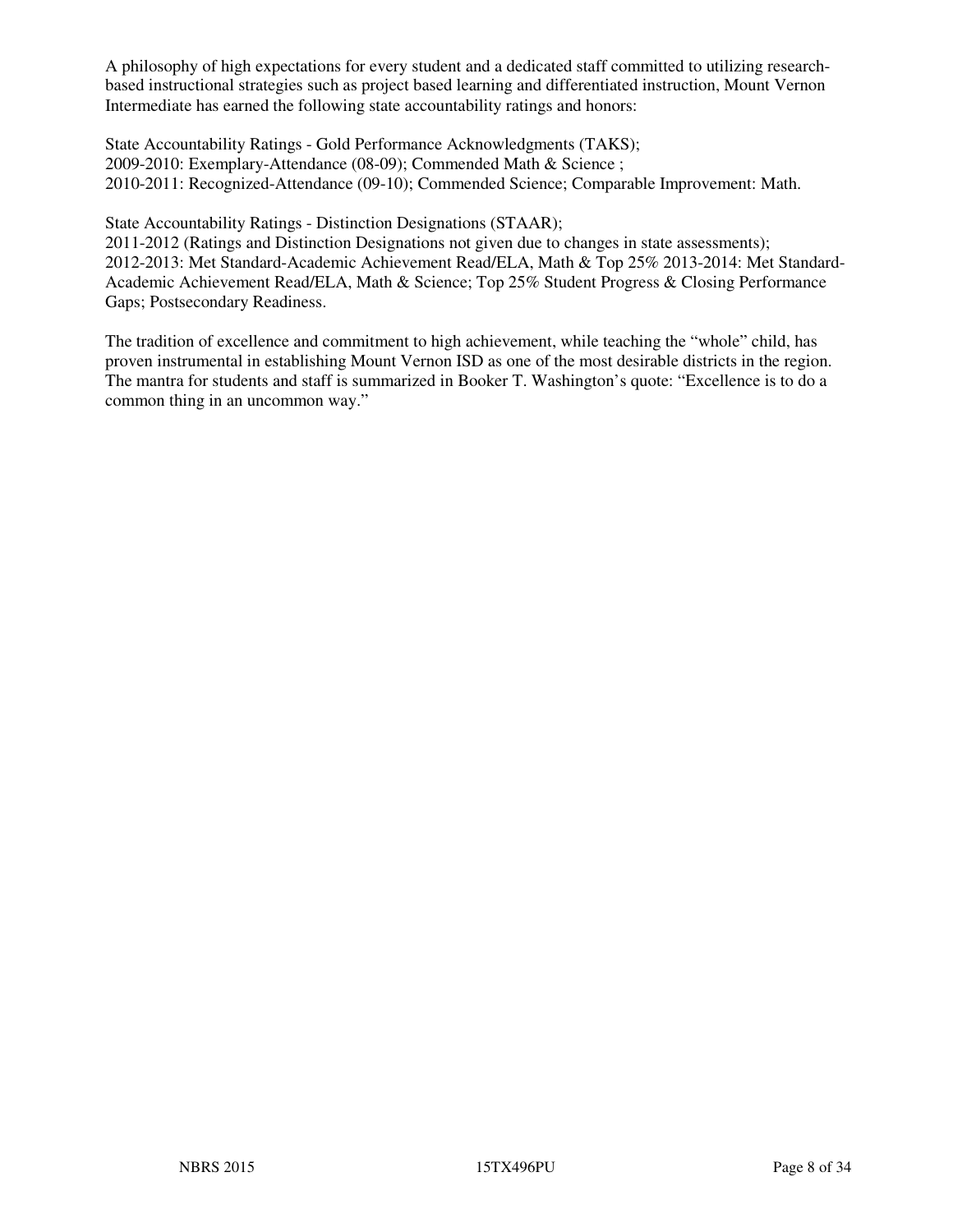# **1. Core Curriculum:**

Reading/English: Mount Vernon Intermediate ELAR curriculum follows the state required standards, the Texas Essential Knowledge and Skills, supported with a variety of effective resources and relevant instructional material. Basic skills are reinforced in small group instructions and tied to high-level differentiated instruction using material that is interesting and relevant to hold students' attention. Utilizing our reading fluency screening, and high quality instruction, a plan of action is formulated to meet specific needs of students in order for them to reach attainable goals. All students are then able to see success on their own level and at their own pace which enables them to accomplish individual goals and progress toward higher goals. On-going screenings of students are essential to their success. Decisions about the intensity and the variety of instructional methods are based on the academic reading performance of individual students. The increasing intensity of instruction builds upon the strong base of comprehension and application. When working toward student motivation, the ELAR program integrates technology by using interactive software and online reading programs to monitor and assess reading achievement. Cooperative groups, challenging activities, and hands-on applications allow the higher achieving students to expand their academic growth.

Math: In math, the state required Texas Essential Knowledge and Skills are addressed through a variety of resources and methods. Emphasis is placed on fundamentals such as basic math facts through a Math Magician contest. This prerequisite allows students to gain a deeper conceptual understanding of mathematical concepts. Our more advanced students are challenged to further develop their skills in cooperative teams using the math workshop model where students work together using manipulatives and interactive technology to solve real world problems with a high level of depth and complexity. The needs of struggling learners are also met through songs, rhymes and other meaningful instructional scaffolding techniques. Students with existing gaps in math instruction are served in our Success program. This is a program that identifies gaps in basic skills and strives to fill those using prescribed learning activities.

Social Studies: The social studies classroom provides a continuation of the reading classroom. Cause and effect, reading comprehension, main idea, and sequencing are taught daily in social studies. Vocabulary is reinforced for struggling learners through games, hands-on activities and learning centers. A variety of instructional aids are used to make connections between the world today and the nation's history. Journals, textbooks, and foldable activities are used to teach concepts. Technology also supports learning in the social studies classroom through research on inventors, colonial investigations, and online study sites. Plays, newscasts and stories are utilized to help teach the social studies curriculum. Fifth grade recently hosted a project based learning activity Pioneer Day where students were transported to a time long ago in their dress, food, games and activities. The community donated food and helped prepare a traditional meal. To provide accuracy in dress, food, games and activities the students researched the lifestyle of the pioneers and incorporated their findings into the planning the event. The social studies classroom is based on our state mandated Texas Essential Knowledge and Skills and designed to make learning meaningful and fun.

Science: The science program focuses on inquiry-based activities that challenge students to wonder, think critically, and become responsible for their own learning. Students often work collaboratively in small groups to complete lab activities related to the TEKS. The curriculum follows the 5-E instructional model, engaging student in hands-on activities for the majority of instructional time with the teacher as the facilitator. A variety of instructional resources-- including nonfiction texts, textbooks, journals, foldables, Internet resources and STEM activities-- are used to teach key science concepts. Science content vocabulary is taught weekly and reinforced through daily activities, investigations, and hands-on and interactive science lab activities. The integration of technology into science based concepts enhances instruction and student performance. Students practice, review content, and take tests using online programs. Both science labs include an Apple TV and are fully equipped with appropriate lab safety equipment and required scientific tools. Mount Vernon Intermediate students practice science at home with parental support through the experimentation and presentation of a science project following the steps of the Scientific Method. Teachers participate in the Region VIII Science Collaborative which provides training and professional development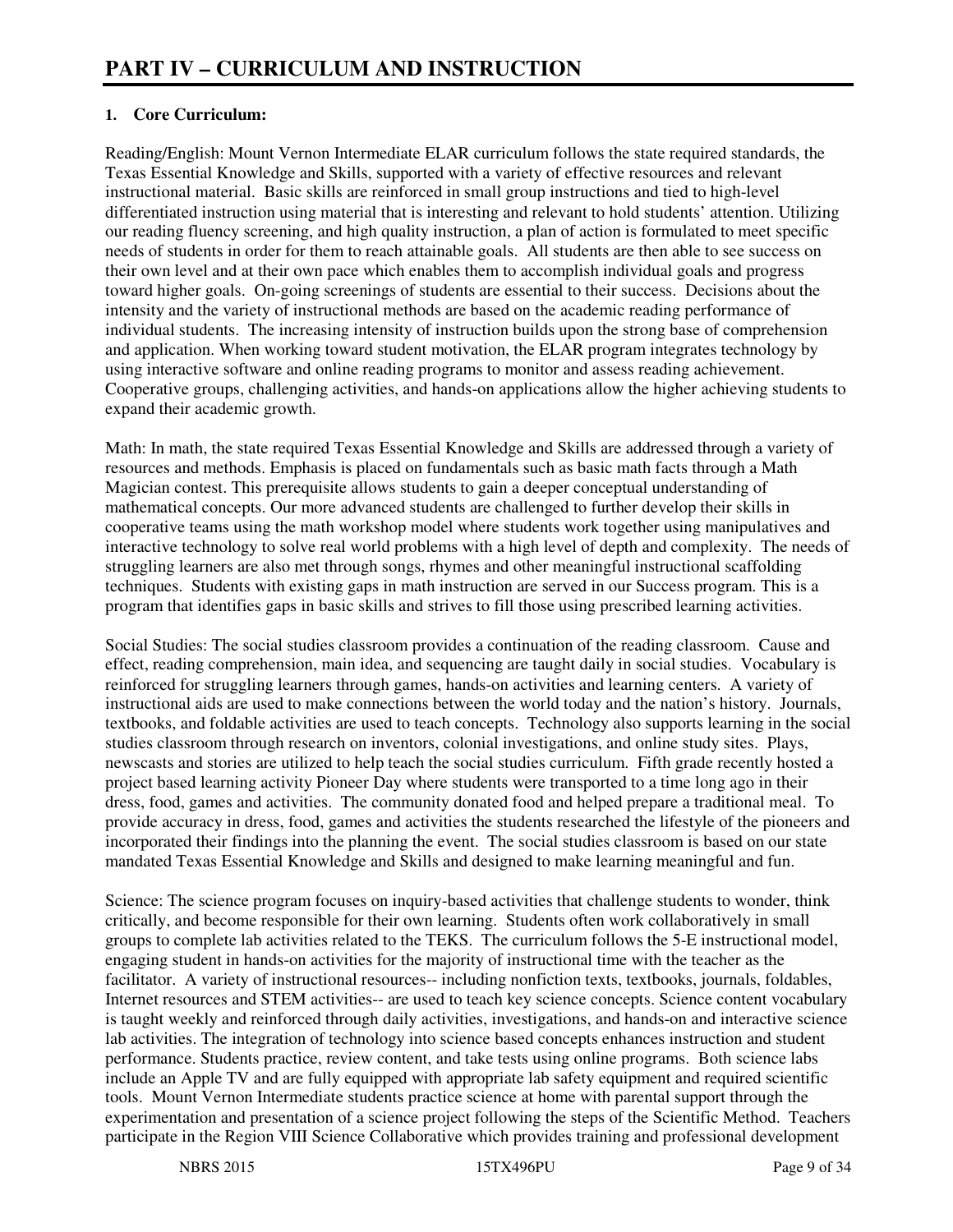for the strengthening of the overall science program. While learning and reviewing key scientific concepts, students attend a three-day overnight science camp where they experience science in action in an outdoor setting. A certified therapy dog is available to students during science classes for observation, training, and overall support. Students learn life science related material, such as inherited traits and learned behaviors, through actual animal interactions in the classroom. This strong science program builds self- confidence and prepares students for future careers.

### **2. Other Curriculum Areas:**

Mount Vernon Intermediate offers students engaging activities and experiences to help support and foster their individual talents and interests. The importance of fine arts education is an integral part of the development of each student. Educators meet student needs by providing enriching classes and offering the following programs to inspire and encourage them. Physical Education - Healthy bodies create healthy minds, and a strong physical education program empowers students to form life-long healthy habits. MVIS students attend daily physical education classes that are taught by fully certified and trained professionals. Students are offered a variety of physical activities to help develop health related awareness, physical competence, cognitive understanding, and positive attitudes about physical activity. Teachers follow both the physical education and health standards as found in the state mandated Texas Essential Knowledge and Skills. All students are involved in Jump Rope Heart and other activities that raise money and promote awareness about health issues. They also participate in a field day competition that includes various running events, an obstacle course, a class tug-of-war, hula-hoop contest, and other physical games. Adaptive physical education classes are offered for those students with physical disabilities and challenges. These students have the opportunity to interact with a school therapy dog. It is important to involve all students in fun physical activities and to support their overall health. Through a variety of activities that make learning fun, coaches and staff are building a foundation leading to an active and healthy lifestyle.

Technology - MVIS staff and students incorporate technology learning based on our state mandated Texas Essential Knowledge and Skills into the learning environment to stimulate interest, accelerate learning, and to prepare students for the twenty-first century workforce. Technology skills are taught and embedded throughout the curriculum. Four or more computers are available to students in every classroom. Mobile labs contain classroom sets of devices to support learning. All teachers are provided laptops, interactive boards, tablets, and projectors. Televisions are available in all science labs, resource classrooms, and learning labs. A certified teacher provides technology classes for both grade levels where she models the technological steps of various programs through the integration of all subject areas. Relevant use of technology is provided in ways that enhance and develop a successful educational program. Students use technology as a resource while developing lifelong skills of making graphs, giving presentations, conducting research, and utilizing word processing. MVIS provides technological training which supports their students' involvement in both the learning environment and in real world applications.

Fine Arts - Intermediate students are offered opportunities to develop and enrich their individual talents in several areas of fine arts based on lessons designed around Texas Essential Knowledge and Skills. All fifth grade students attend music/band classes two to three times weekly where they are introduced to a variety of musical instruments and components. They are offered the choice of joining a mariachi band, choir class, or musical instrument group in the sixth grade. These opportunities help students enrich their understanding and development of musical talents and interests. Intermediate students also participate in a character education program that teaches key character traits expressed in the pledge of respect, trustworthiness, fairness, citizenship, and responsibility. This class hosts volunteers and community members (veterans, policemen, and firemen) who share through presentations the importance of serving others.

Character education classes foster each student's love of creativity through art projects displayed throughout the hallways. Students have the opportunity to participate in the Red Ribbon Week poster contest and the Region 8 Christmas card contest. All students have the opportunity to participate in UIL events, including Art and Music Memory, where they learn about artists and composers and their great works. Students interested in the performing arts are given the opportunity to become members of the oral reading, impromptu speaking, and modern oratory contests. MVIS recognizes the importance of offering students opportunities to develop and use their creativity and critical thinking skills through the fine arts.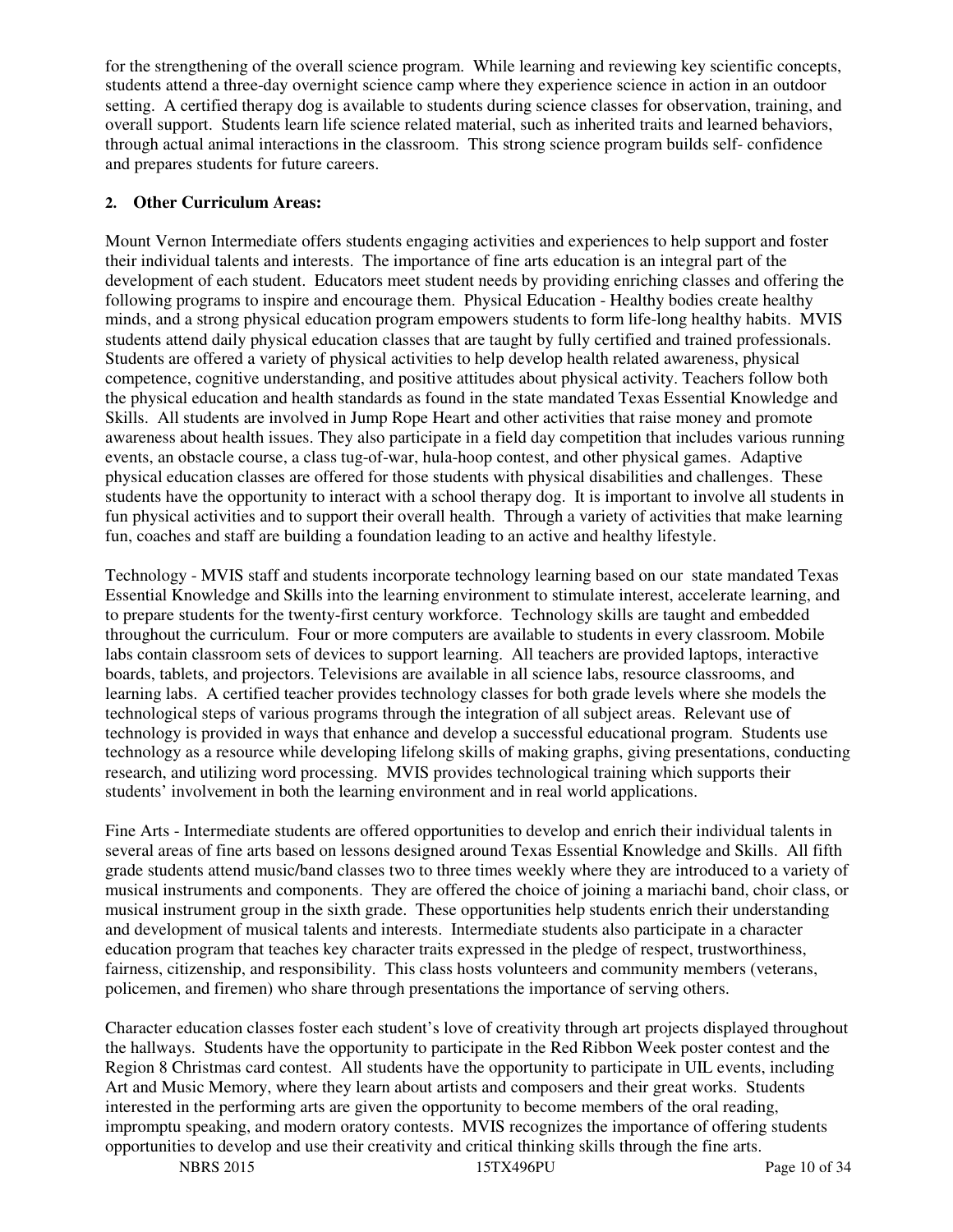#### **3. Instructional Methods and Interventions:**

Mount Vernon Intermediate provides a dynamic student-centered learning environment in an effort to ensure optimal learning opportunities for all students. In order to meet individual student needs, a highly qualified staff utilizes a variety of instructional methods to teach the TEKS curriculum. Teachers implement handson learning activities, integrate technology, and utilize project based learning to motivate students to achieve success. Small group activities challenge students to use problem solving to clarify concepts, conduct research, construct foldables, and create products. Students learn to work collaboratively, think critically, and act responsibly for their own learning.

Technology integration, an integral part of instruction at MVIS, enhances learning by providing students an abundance of information and programs that motivate, promote, and inspire learning in an ever changing world. Cross curricular experiences that integrate reading, writing, and critical thinking skills create a rich learning environment in all subject areas. Students participate in project-based learning activities in an environment where they are encouraged to be risk takers and are given opportunities that allow them to grow academically. High level, interdisciplinary instruction is guided by assessment data on a regular basis to ensure student mastery, achievement, and readiness for upcoming learning experiences.

An individual student approach guides instruction and assures that intervention is provided so every student has the opportunity to succeed. Tools including data disaggregation software, reading diagnostic and evaluation software, online math and reading programs and fluency checks are available to evaluate student performance. The information is used by our Success center allow staff and classroom teachers to identify learning gaps and develop intervention plans specific to the needs of each student. The Success center staff use the data to prescribe sequential learning activities and mastery checks so students can continue to make academic gains. Classroom teachers use the data to provide all learners opportunities through collaborative groups, individual tutoring, and literacy group skills to enhance their subject matter.

An interventionist and a highly qualified paraprofessional staff provide support to meet students' needs by re-teaching, reviewing, and remediating as determined by the assessment data. Each well-organized classroom is equipped with up to date resources that allow ALL students to thrive in a rich academic and supportive atmosphere.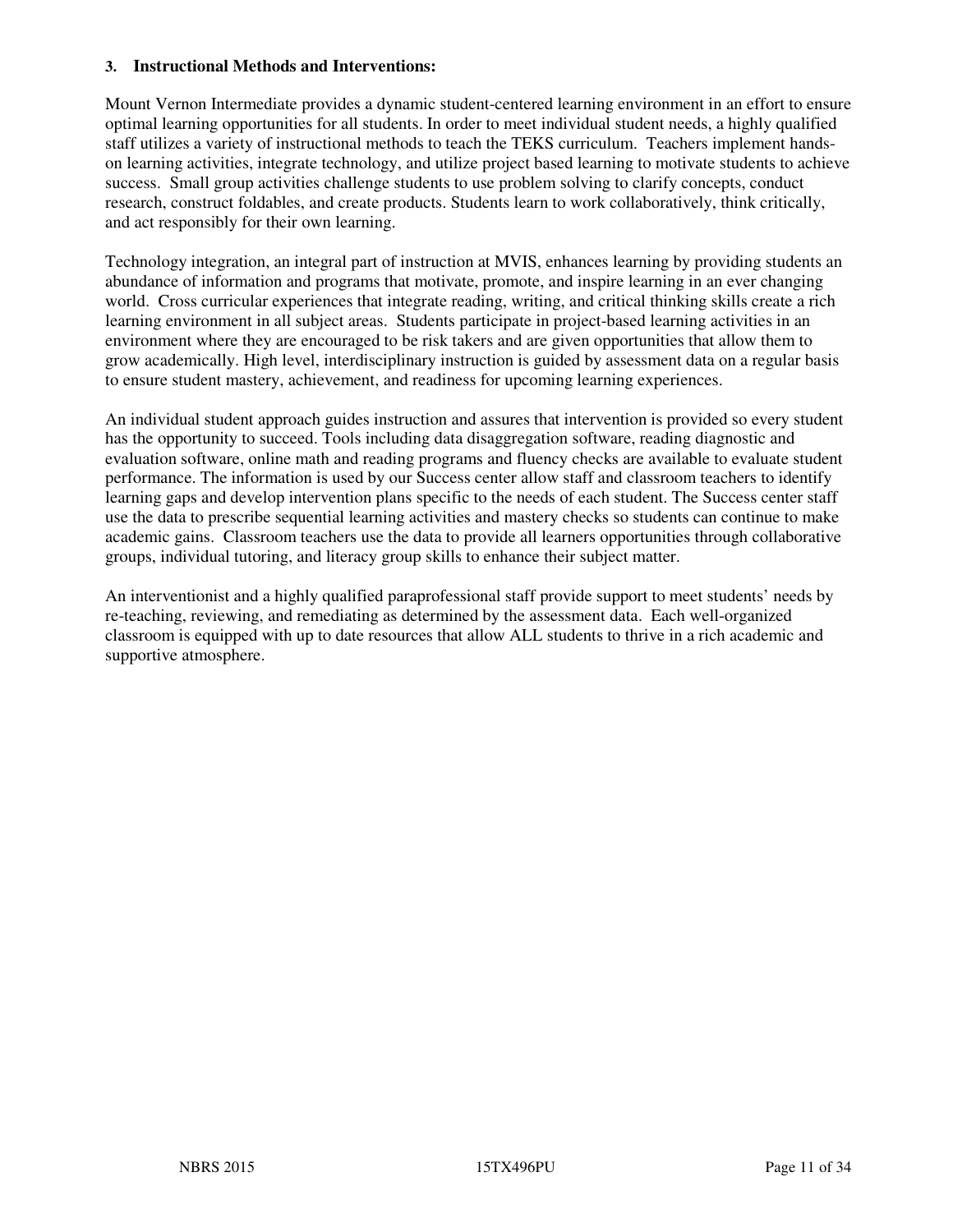#### **1. Assessment Results Narrative Summary:**

Assessment results play a vital role in monitoring student progress and guiding instruction at MVIS. Analyzing state testing data over the past five years has been challenging due to several changes in Texas testing and accountability. Although performance trends from 2009-10 to 2013-14 were greatly affected by these "moving parts," this data has been used to direct and impact instruction.

Fifth Grade Math satisfactory performance scores for the all-students group and all subgroups remained relatively steady in the mid to high nineties during the 5-year testing span with the exception of an approximate 25 percentage point drop in 2011-2012, the first year administration of the new STAAR. From 2009-10 to 2011-12, the advanced academic performance for all student groups declined as much as 25 percentage points. Unlike the satisfactory performance scores, 5th grade advanced academic performance scores have not recovered.

Sixth Grade Math scores for the all-students group and subgroups experienced a slow, steady decline from 2009-10 through 2012-13, but began to recover in 2013-14. Notably, the Hispanic group satisfactory performance rose to 93% in 2013-14, their highest performance in 5 years. Between 2009-10 and 2011-12, the advanced academic scores for all 6th grade student groups dropped as much as 20 percentage points and remain low.

Fifth Grade Reading satisfactory performance scores for the all-students group and subgroups were relatively stable in the mid to high nineties during the 5-year span with the exception of an approximate 20 percentage point drop in scores in 2011-2012, the first year of the STAAR administration. Fifth grade advanced academic performance scores dropped as much as 27 percentage points in 2011-2012 and remain low.

Sixth Grade Reading satisfactory performance scores for the all-students group and most subgroups steadily dropped from the mid to high nineties in 2009-10 as much as 25 percentage points in the first four years. Scores in 2013-14 improved as much as 18%. The SPED student group showed a decline in scores from 2010-11 to 2012-13 but increased to satisfactory performance 23% in 2013-14. Between 2009-10 and 2011- 12, 6th grade advanced academic scores for reading dropped as much as 33 percentage points and remain low.

After careful data analysis, particularly between 2009-10 and 2011-12, the Intermediate teachers and principal determined the need to increase the rigor of instruction if students were to perform at higher levels. Professional development designed to target student needs and incorporate critical thinking skills was planned and implemented. Ongoing professional dialogue and data disaggregation occurs during team planning periods. The hard work of this excellent staff and students has resulted in raising scores in math and reading over the past two years. All student groups have shown remarkable growth. The 6th grade SPED student group scores rose from 42% to 80% in Math and from 50% to 73% in Reading from 2012-13 to 2013-14. All other student groups for 5th and 6th grades in Math and Reading were 90% or above in 2013-14. MVIS is proud of its progress and energized by its eager, outstanding students.

#### **2. Assessment for Instruction and Learning and Sharing Assessment Results:**

Many types of assessment are used to drive instruction and student performance at Mount Vernon Intermediate. Teachers, both individually and as teams, evaluate data to diagnose strengths and weaknesses of student performance. In order to maximize student success, all teachers engage in careful, constant collaboration and communication regarding performance. State assessment results, as well as data disaggregation reports, provide teachers yearly performance information that helps the campus evaluate instruction and plan for summer school and the following year. Local assessments, including benchmark tests and informal observations, are used at strategic times for maximum results. Monthly collaborative team meetings among all grade level teachers and specialists are held to design plans of intervention for learners.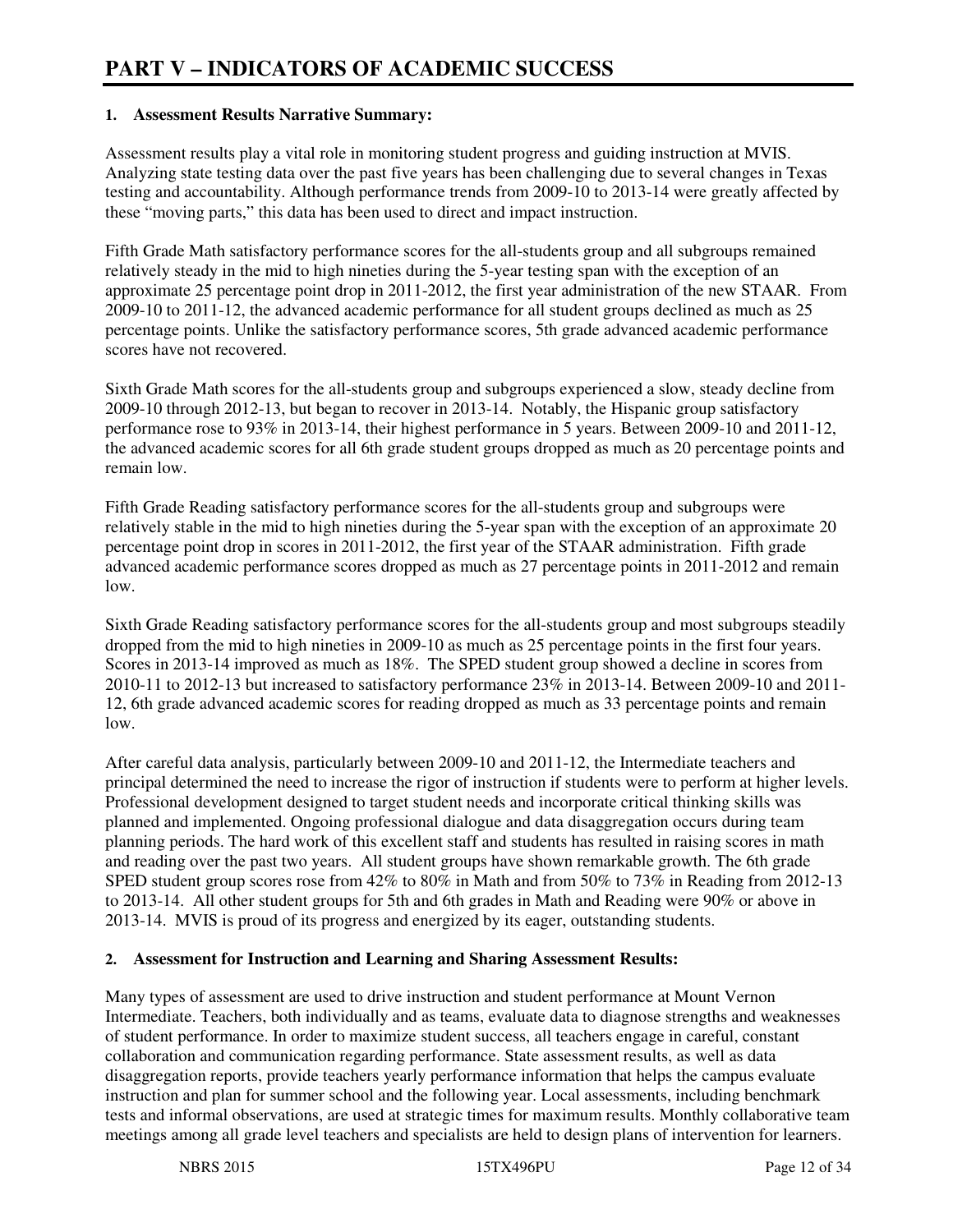Targeted instruction is designed with the data results and delivered in small groups during academic class periods, early morning and after school tutorials, or during the last period of the day which is a designated intervention time for all grade levels.

Recent test data has shown that Academically Advanced numbers in reading and math are decreasing in all student populations. Due to these findings, more project-based learning activities are being incorporated and the School Wide Enrichment model is being experimented with in order to increase rigor in instruction.

Parents are kept informed of student progress through various means. Teachers feel that parent awareness of student performance is a must, and much attention is given to this detail. Parent conferences are scheduled frequently to discuss data findings and assessment scores. Progress reports are sent home every three weeks followed by a report card at the end of the six-week grading period. Grades are always available for parents to view in the online parent portal where they are also able to sign up for student performance email alerts. Grade level parent meetings are held throughout the year to convey grade level expectations and answer any questions from pertaining to their child's academic achievement on state assessments.

Student success is shared with the community through the MVIS webpage, MVIS Facebook page, the local newspaper, and the awards assemblies at the end of each semester.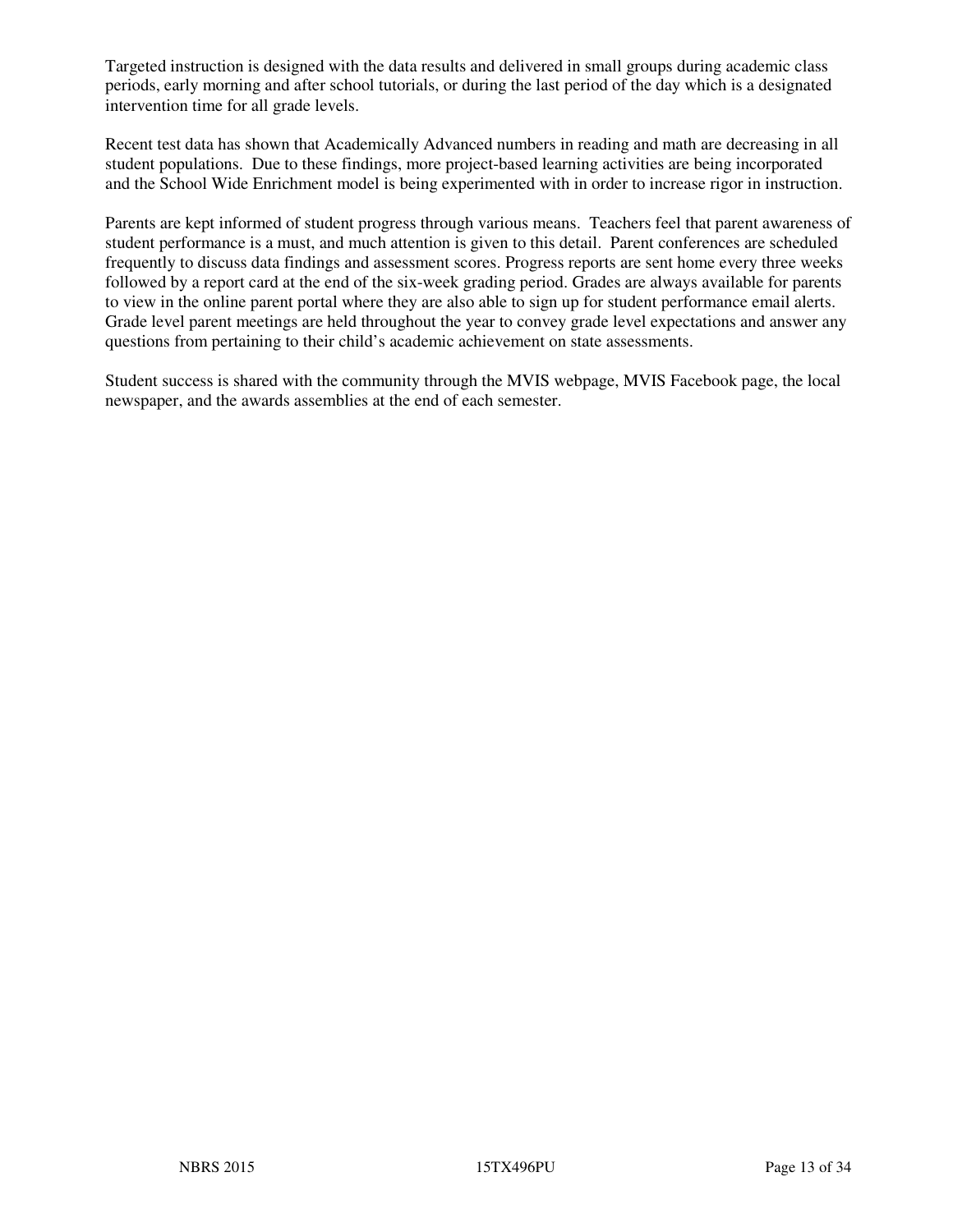# **1. School Climate/Culture**

Since Mount Vernon Intermediate is a Title I school, many students must first have their primary needs met before they can give their full attention to schoolwork. Mount Vernon Intermediate continuously works to motivate its students, a challenge that the whole campus embraces.

The campus has incorporated many strategies to assist with meeting the social, emotional and academic needs of all students. As an incentive for good behavior, students are allowed to work in the recycling room during designated periods of the day. They are hired or fired based on grades, attitude, and overall character traits they display throughout the school day. Students offered this opportunity are usually those who are hard to motivate, and they respond well to this type of reward.

Sensory pressure pillows have recently been provided, as well as exercise therapy balls, for students to sit on in place of regular school chairs/desks. These items allow students with different learning needs to be successful in every classroom setting. A certified therapy dog provides encouragement and emotional support to all students and staff. This year another therapy dog has been added– a puppy in training – and all students take ownership with his care and training.

Character education classes are provided for all students and teach them the value of being good citizens with the CEO Club (Chief Example for Others). These students decorate luminaries for a local Relay for Life walk, decorate chemo bags for the cancer treatment center, send letters to servicemen and women, and create and deliver Christmas cards to local nursing home residents.

The Intermediate principal strives to make all stakeholders feel appreciated and valued. She kicks off each new school year with a scavenger hunt and other fun activities that allow the staff to get to know one another and appreciate the talents and abilities that abound on the campus. Staff members are encouraged to seek out new teaching techniques and training to best meet the needs of the students. If data reinforces the need, then the ideas are supported and the training is provided. Her office door is open to students, staff and parents to share concern or to celebrate successes. Appreciation of students and staff is shown by providing positive behavior supports to the students and teachers throughout the year: examples include an onsite coffee bar, and spirit shirts for the staff, a Graffiti Wall for the students to sign and special lunches for staff and students.

The entire Intermediate staff works together to help students grow academically, socially, and emotionally. As a result, MVIS students become productive, confident, and successful citizens who are ready at the end of the year to progress to the next level of success.

# **2. Engaging Families and Community**

Mount Vernon Intermediate strives to intertwine positive family relationships into its school environment. Students must come to school feeling safe and secure in order to reach the rigorous standards set by the state. In order to do that, parents and family members are kept in close contact. This school believes in providing good customer service to its students and their families. Parents feel very welcome and comfortable contacting the school for information or to share concerns they have about their child.

Several community based mentoring programs are offered. A Boys Breakfast Crew meets each Wednesday morning before school. The goal is to let the boys see successful young men from the local community in a positive light having fun. They visit Dallas Cowboy stadium on a grant the school receives due to its large number of economically disadvantaged students. A Ladies Luncheon group, composed of young women from the community, exposes the girls to manners and other social concepts that lead to a strong selfesteem. Both of these groups make at least one college visit each year. The 5th grade partners with Lowe's Distribution center for a study guide mentoring program for students in need of assistance. During the seven years of this program, Lowe's has provided furniture and labor to enhance the atmosphere of the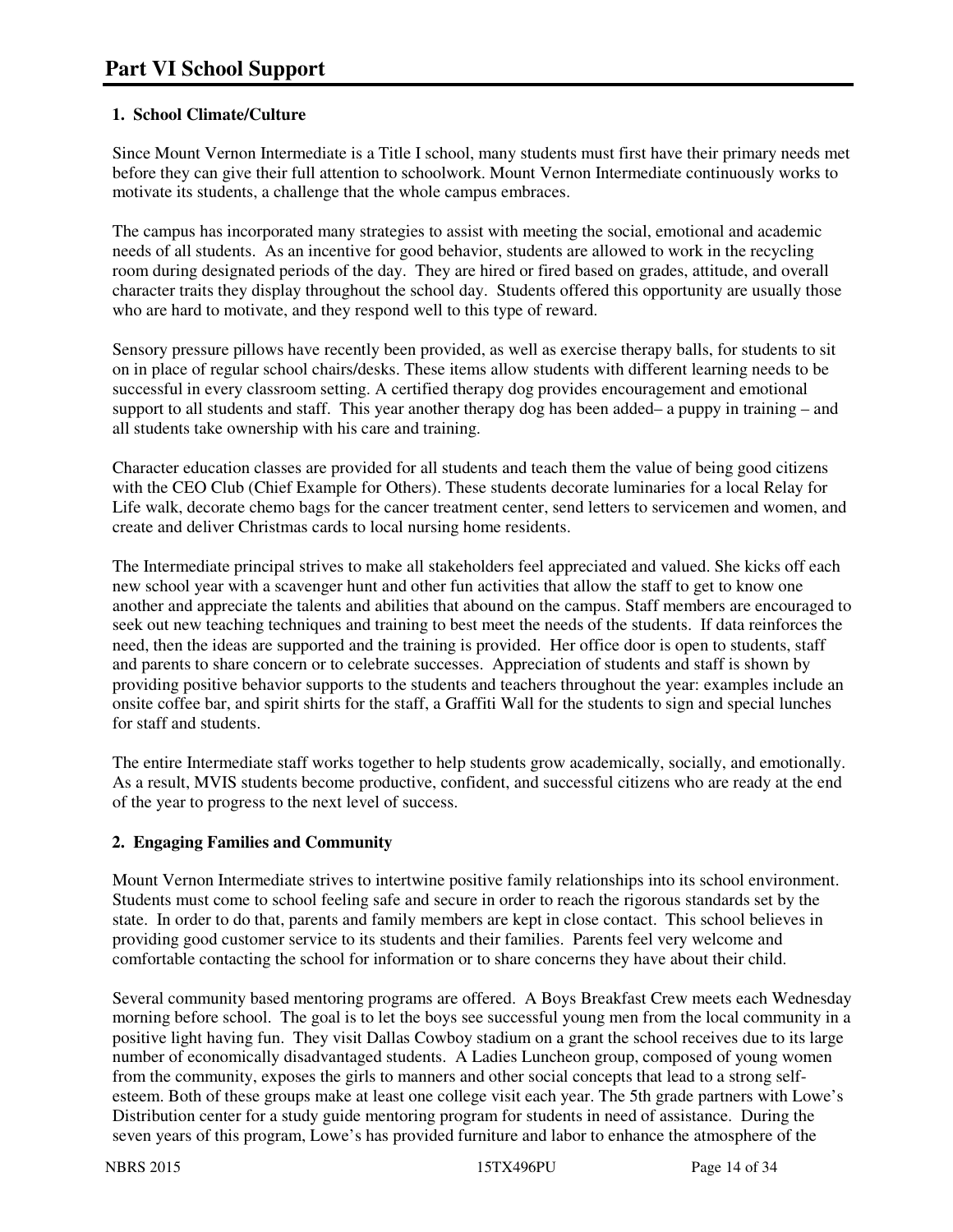room they meet in each week.

Local banks sponsor activities for the campus such as a Million Word Reading Challenge, Think Yourself Out of the Box math challenge and a local spelling bee. Fifth-graders visit Sky Ranch each year for an overnight science camp. Financial assistance for this trip comes from parent led fundraisers and donations from the community. Parent volunteers assist with chaperoning this event. Key Club sponsors a bake off for the community and the money collected supports the Sky Ranch fund.

The principal teaches an adult ESL class two nights each week to parents in the community who want to learn English to help their children or to improve their lifestyle. This provides the parents a comfort zone at the school and encourages them to become more involved in their children's education. The Community in Schools coordinator helps families meet the basic needs of students so they can continue to come to school and learn. She provides transportation and financial assistance for medical appointments, clothing, school supplies, rent and assistance with utilities.

Student needs are very important to Mount Vernon Intermediate, and the faculty is committed to the philosophy to do whatever it takes to find the resources and assistance to support their students and their families so education can be a priority in their lives. By investing in our students' social and emotional growth, they grow academically and are prepared for the future.

#### **3. Professional Development**

Staff members at Mount Vernon Intermediate receive an abundance of professional development based on the needs of their students. Testing data based on our state mandated TEKS, surveys, observations and teacher input determine professional development needs.

Due to changing student needs, an emphasis has been placed on how to meet the sensory requirements of students with behavioral issues such as Autism, and ADHD. With staff development support, fidgets, positive behavior incentives, weighted neck wraps, etc., have been incorporated. The students check these items out as they need them throughout the day. Texas recently changed the Math TEKS, and this has triggered a need for more extensive math professional development. For the past four years, professional math consultants have provided training on the campus to guide teachers on best practices for engaging students and raising their achievement levels. Intermediate math teachers attended the National Math Conference in 2012, and each summer a group of math teachers attend the state math conference.

Last year, a 5th grade science teacher attended the National Science Conference where she won an all expense paid trip for all 5th grade students to attend the Sky Ranch science camp. As a result of the knowledge our science teacher gained and the students' hands on exposure at the three-day camp, a 10% increase in state science test scores was experienced.

Kindergarten through 12th grade Language Arts and Social Studies teachers attended the Writing Academy this past summer. Mount Vernon ISD contracted with the Writing Academy for a local three-day summer training session. The intent was to develop common knowledge across grade levels and subjects to increase the writing skills of students. The campus principal, who has served as an officer for the Region 8 TEPSA (Texas Elementary Principals and Supervisors Association), has been very involved in the state level staff development opportunities the organization provides. In addition, all our MVISD administrators are immersed in the School Wide Achievement Model professional development. As part of that training, they will receive intense training at the University of Connecticut this summer.

The region service center staff provides a variety of training each summer and throughout the school year to reinforce progressive teaching methods. Each year they provide DMAC awareness training for campuses to help administrators and teachers utilize DMAC data, including state and local assessment data. This data drives instruction and professional development needs.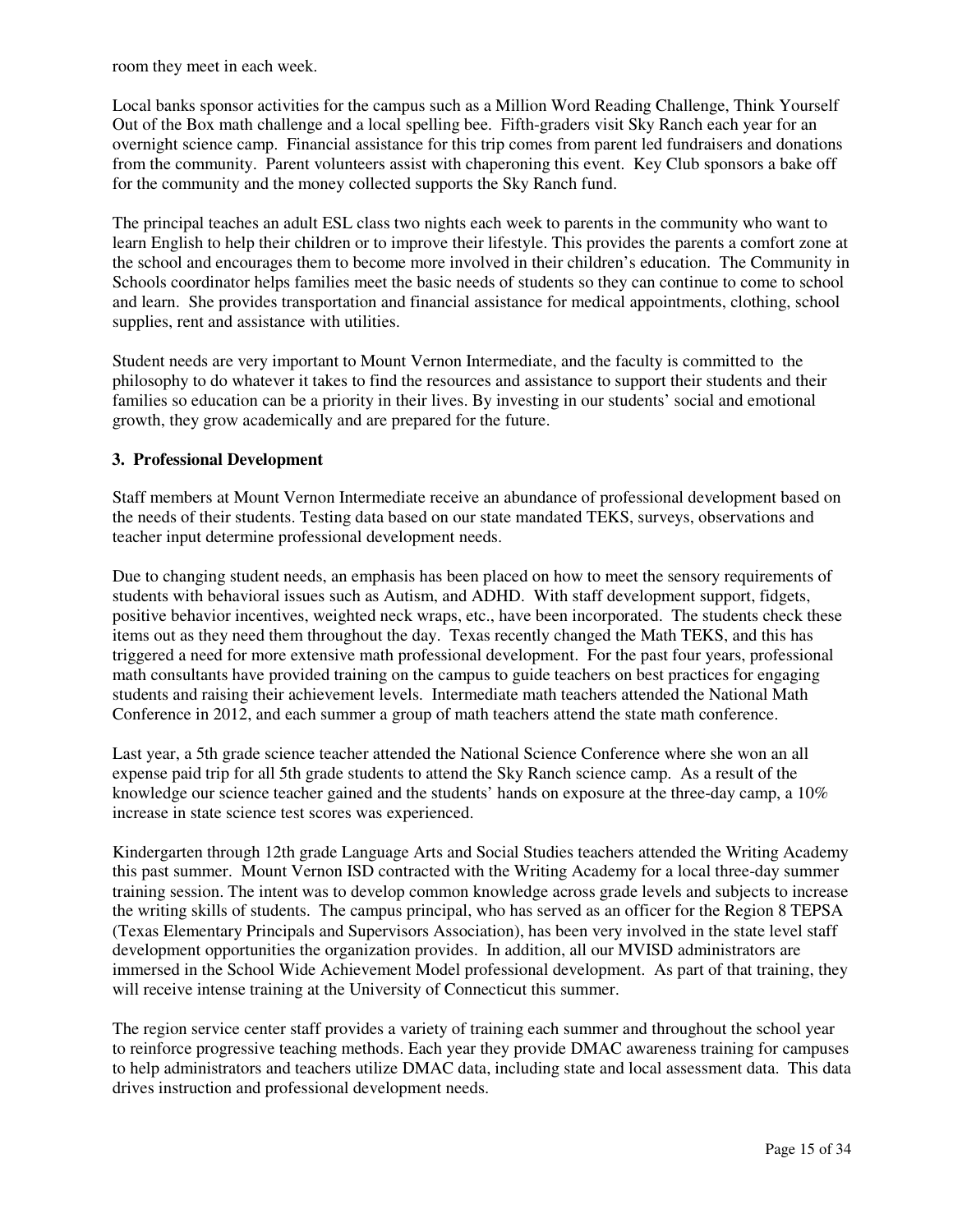Professional development is ongoing and is determined by the immediate and long-term needs of our students. Training that the staff receives is shared in a collaborative manner that enriches student success.

#### **4. School Leadership**

A student focused leadership philosophy is evident among Mount Vernon Intermediate leaders as they work with teachers and staff to provide students a safe, supportive, and engaging learning environment. The structure, made up of the principal, dean of students, and campus interventionist, leads by example as they work with teachers and staff to optimize learning and achievement by focusing on meeting the needs of all students.

The Intermediate principal has the ability to effect change while empowering those she leads. She provides inspiration to her teachers and staff as she encourages them to implement hands-on learning, the use of technology, and their own creative ideas in their classrooms. She supports her staff by providing professional development, establishing and leading professional leadership teams, and providing materials and supplies necessary for student success. She motivates her staff to think outside the box and to implement reading, math, science, and social studies challenges that engage and encourage all students to excel academically. The principal believes that all stakeholders are integral in insuring student success, and she coordinates community and parent volunteers who provide support for campus activities and mentoring for Intermediate students.

The dean of students provides valuable support for teachers as they work to maximize learning for all students. She serves as the campus testing coordinator, and plans and oversees state testing on the Intermediate campus. She utilizes student achievement data and works with teachers to develop instructional plans for struggling students in the area of Response to Intervention. The dean of students directs her campus in providing support for students with disabilities by leading the campus 504 committee and by working with the district special education department in the student referral process.

The Intermediate interventionist is a constant resource for teachers as they seek to ensure academic success for every child. She works continually to disaggregate student achievement data and to target specific knowledge and skills that require additional instruction and intervention. Intermediate teachers rely on her expertise to help them meet specific student needs. An experienced teacher herself, the interventionist successfully works with individual students and small student groups to provide instruction that supports and clarifies difficult classroom concepts.

Mt. Vernon Intermediate leaders focus on their school's mission to partner with parent and community members to provide students an educational program that prepares them for success. The leaders' work ethic and their commitment to student success empower and inspire an outstanding staff to continually strive for excellence.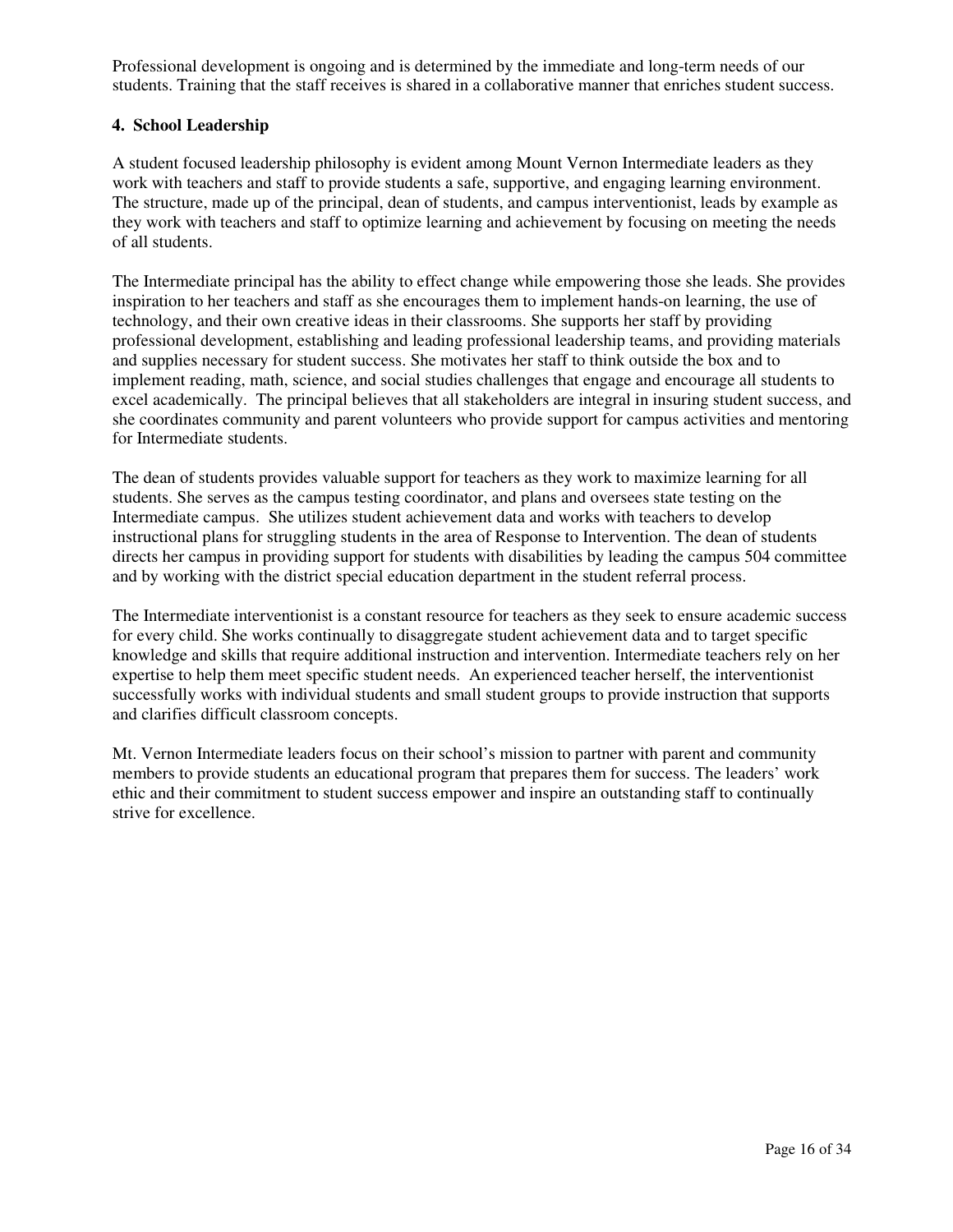| <b>Subject: Math</b>                | <b>Test:</b> Texas Assessment of Knowledge and |
|-------------------------------------|------------------------------------------------|
|                                     | <b>Skills</b>                                  |
| <b>All Students Tested/Grade: 4</b> | <b>Edition/Publication Year: N/A</b>           |
| <b>Publisher:</b> Pearson           |                                                |

| School Year                      | 2013-2014 | 2012-2013 | 2011-2012 | 2010-2011 | 2009-2010 |
|----------------------------------|-----------|-----------|-----------|-----------|-----------|
| Testing month                    | Jan       | Jan       | Jan       | Jan       | Apr       |
| <b>SCHOOL SCORES*</b>            |           |           |           |           |           |
| Satisfactory Academic            |           |           |           |           | 92        |
| Performance and above            |           |           |           |           |           |
| Advanced Academic                |           |           |           |           | 41        |
| Performance                      |           |           |           |           |           |
| Number of students tested        |           |           |           |           | 105       |
| Percent of total students tested |           |           |           |           | 100       |
| Number of students tested with   |           |           |           |           |           |
| alternative assessment           |           |           |           |           |           |
| $%$ of students tested with      |           |           |           |           | 8         |
| alternative assessment           |           |           |           |           |           |
| <b>SUBGROUP SCORES</b>           |           |           |           |           |           |
| 1. Free and Reduced-Price        |           |           |           |           |           |
| Meals/Socio-Economic/            |           |           |           |           |           |
| <b>Disadvantaged Students</b>    |           |           |           |           |           |
| Satisfactory Academic            |           |           |           |           | 90        |
| Performance and above            |           |           |           |           |           |
| <b>Advanced Academic</b>         |           |           |           |           | 40        |
| Performance                      |           |           |           |           |           |
| Number of students tested        |           |           |           |           | 55        |
| 2. Students receiving Special    |           |           |           |           |           |
| <b>Education</b>                 |           |           |           |           |           |
| Satisfactory Academic            |           |           |           |           |           |
| Performance and above            |           |           |           |           |           |
| <b>Advanced Academic</b>         |           |           |           |           |           |
| Performance                      |           |           |           |           |           |
| Number of students tested        |           |           |           |           |           |
| 3. English Language Learner      |           |           |           |           |           |
| <b>Students</b>                  |           |           |           |           |           |
| Satisfactory Academic            |           |           |           |           |           |
| Performance and above            |           |           |           |           |           |
| Advanced Academic                |           |           |           |           |           |
| Performance                      |           |           |           |           |           |
| Number of students tested        |           |           |           |           |           |
| 4. Hispanic or Latino            |           |           |           |           |           |
| <b>Students</b>                  |           |           |           |           |           |
| Satisfactory Academic            |           |           |           |           | 90        |
| Performance and above            |           |           |           |           |           |
| <b>Advanced Academic</b>         |           |           |           |           | 29        |
| Performance                      |           |           |           |           |           |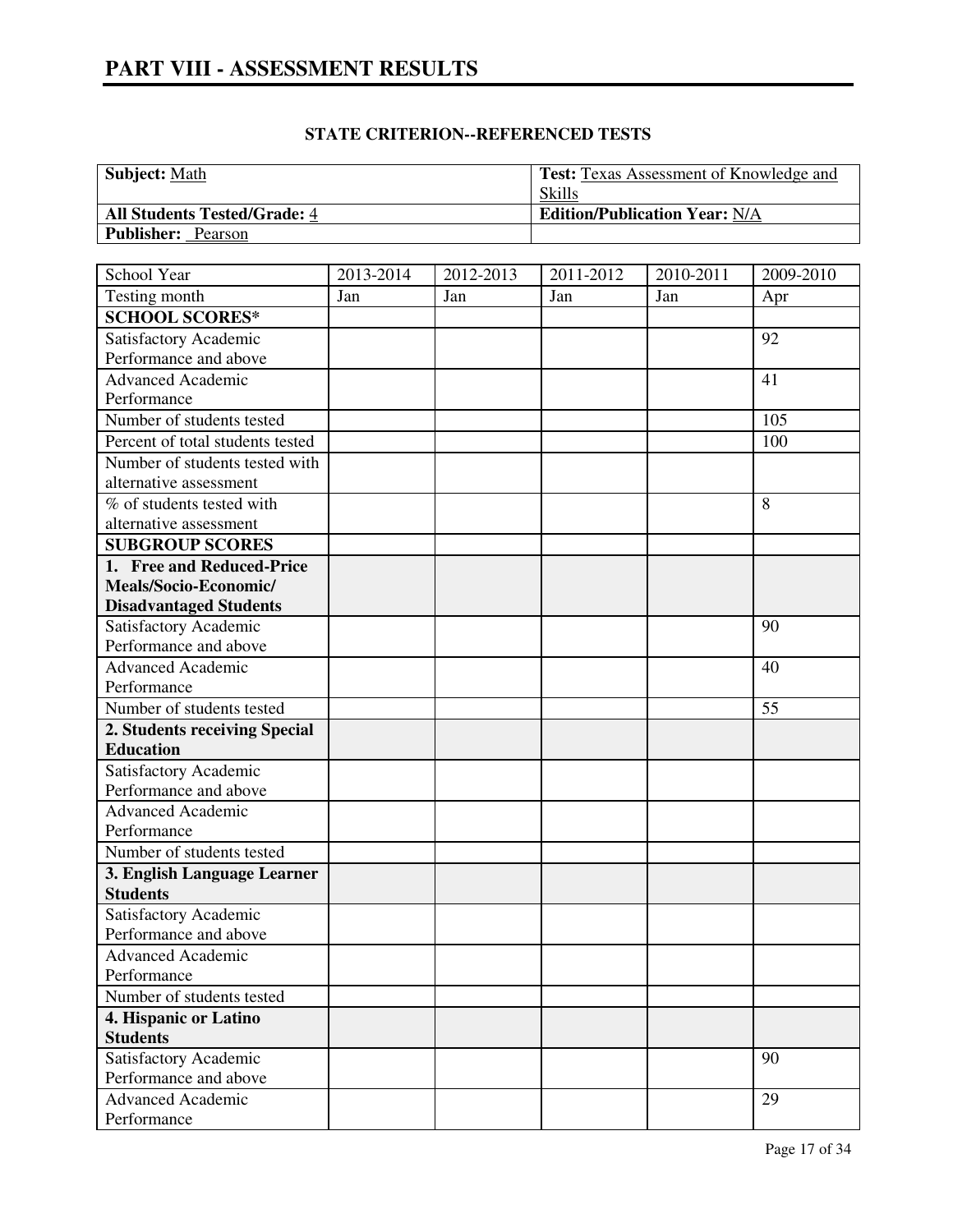| School Year                      | 2013-2014 | 2012-2013 | 2011-2012 | 2010-2011 | 2009-2010 |
|----------------------------------|-----------|-----------|-----------|-----------|-----------|
| Number of students tested        |           |           |           |           | 21        |
| 5. African-American              |           |           |           |           |           |
| <b>Students</b>                  |           |           |           |           |           |
| Satisfactory Academic            |           |           |           |           |           |
| Performance and above            |           |           |           |           |           |
| <b>Advanced Academic</b>         |           |           |           |           |           |
| Performance                      |           |           |           |           |           |
| Number of students tested        |           |           |           |           |           |
| <b>6. Asian Students</b>         |           |           |           |           |           |
| Satisfactory Academic            |           |           |           |           |           |
| Performance and above            |           |           |           |           |           |
| <b>Advanced Academic</b>         |           |           |           |           |           |
| Performance                      |           |           |           |           |           |
| Number of students tested        |           |           |           |           |           |
| 7. American Indian or            |           |           |           |           |           |
| <b>Alaska Native Students</b>    |           |           |           |           |           |
| Satisfactory Academic            |           |           |           |           |           |
| Performance and above            |           |           |           |           |           |
| <b>Advanced Academic</b>         |           |           |           |           |           |
| Performance                      |           |           |           |           |           |
| Number of students tested        |           |           |           |           |           |
| 8. Native Hawaiian or other      |           |           |           |           |           |
| <b>Pacific Islander Students</b> |           |           |           |           |           |
| Satisfactory Academic            |           |           |           |           |           |
| Performance and above            |           |           |           |           |           |
| <b>Advanced Academic</b>         |           |           |           |           |           |
| Performance                      |           |           |           |           |           |
| Number of students tested        |           |           |           |           |           |
| 9. White Students                |           |           |           |           |           |
| Satisfactory Academic            |           |           |           |           | 94        |
| Performance and above            |           |           |           |           |           |
| <b>Advanced Academic</b>         |           |           |           |           | 48        |
| Performance                      |           |           |           |           |           |
| Number of students tested        |           |           |           |           | 71        |
| 10. Two or More Races            |           |           |           |           |           |
| identified Students              |           |           |           |           |           |
| Satisfactory Academic            |           |           |           |           |           |
| Performance and above            |           |           |           |           |           |
| <b>Advanced Academic</b>         |           |           |           |           |           |
| Performance                      |           |           |           |           |           |
| Number of students tested        |           |           |           |           |           |
| 11. Other 1: Other 1             |           |           |           |           |           |
| Satisfactory Academic            |           |           |           |           |           |
| Performance and above            |           |           |           |           |           |
| <b>Advanced Academic</b>         |           |           |           |           |           |
| Performance                      |           |           |           |           |           |
| Number of students tested        |           |           |           |           |           |
| 12. Other 2: Other 2             |           |           |           |           |           |
| Satisfactory Academic            |           |           |           |           |           |
| Performance and above            |           |           |           |           |           |
| <b>Advanced Academic</b>         |           |           |           |           |           |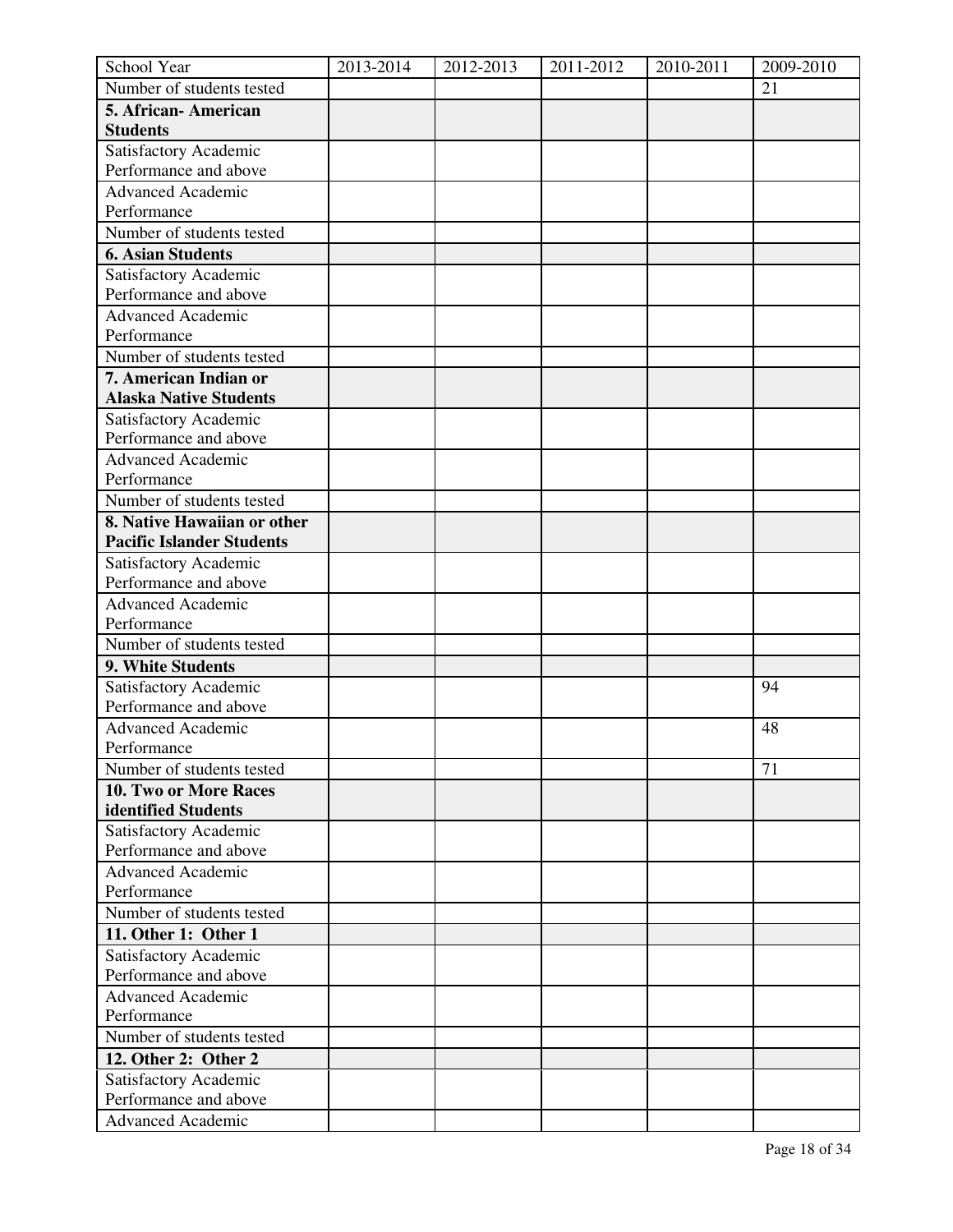| School Year               | 2013-2014 | 2012-2013 | 2011-2012 | 2010-2011 | 2009-2010 |
|---------------------------|-----------|-----------|-----------|-----------|-----------|
| Performance               |           |           |           |           |           |
| Number of students tested |           |           |           |           |           |
| 13. Other 3: Other 3      |           |           |           |           |           |
| Satisfactory Academic     |           |           |           |           |           |
| Performance and above     |           |           |           |           |           |
| <b>Advanced Academic</b>  |           |           |           |           |           |
| Performance               |           |           |           |           |           |
| Number of students tested |           |           |           |           |           |

**NOTES:** Our 4th grade scores are only included for one year due to a restructure of the district. The 4th grade students moved to the elementary campus.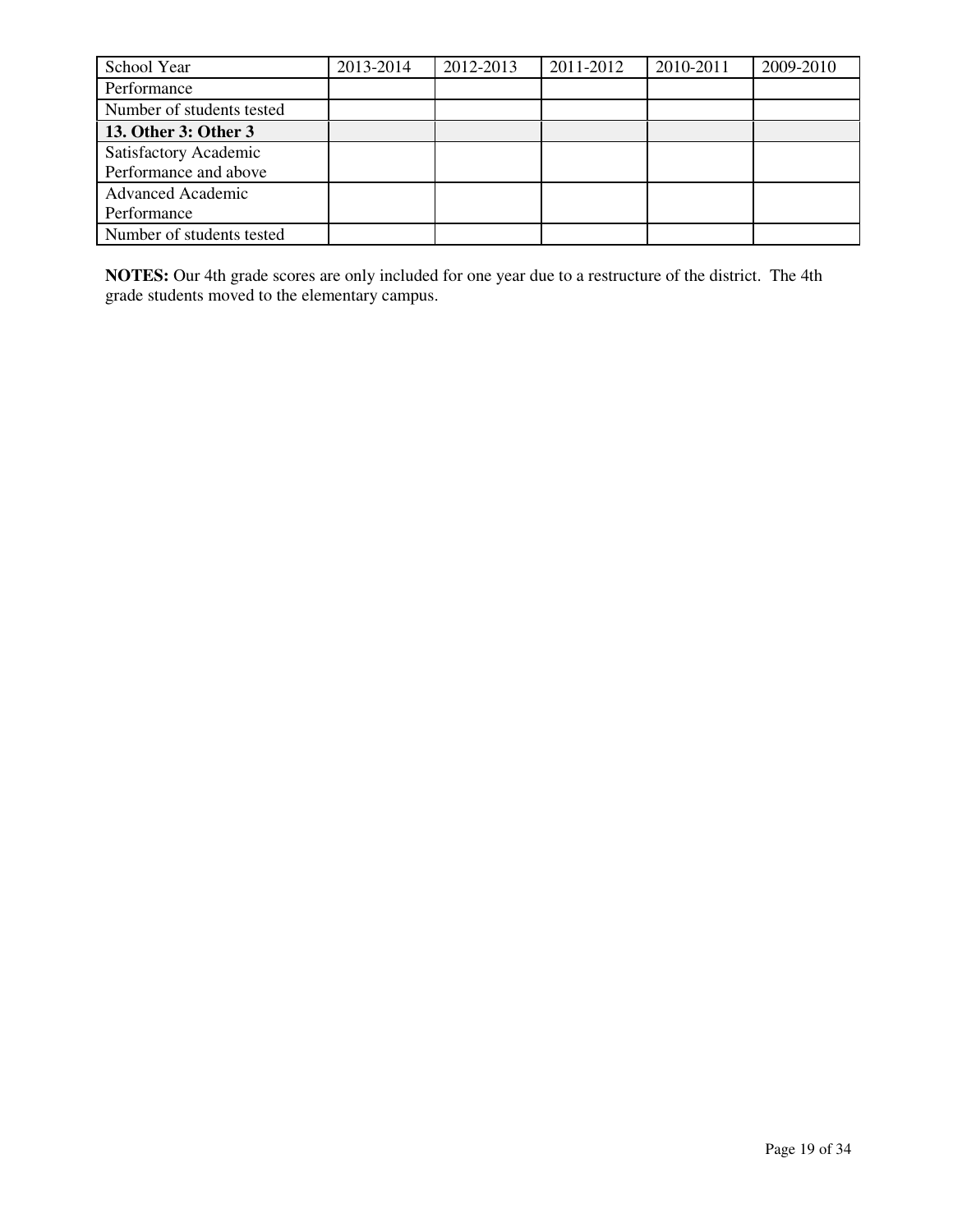| <b>Subject: Math</b>                              | <b>Test:</b> Texas Assessment of Knowledge and  |
|---------------------------------------------------|-------------------------------------------------|
|                                                   | Skills (2009-2011) and State of Texas           |
|                                                   | <b>Assessments of Academic Readiness (2011-</b> |
|                                                   | 2014                                            |
| <b>All Students Tested/Grade: 5</b>               | <b>Edition/Publication Year: N/A</b>            |
| <b>Publisher: Pearson/Texas Education History</b> |                                                 |

| School Year                                       | 2013-2014 | $\overline{20}$ 12-2013 | 2011-2012      | 2010-2011 | 2009-2010      |
|---------------------------------------------------|-----------|-------------------------|----------------|-----------|----------------|
| Testing month                                     | May       | May                     | Mar            | Apr       | Apr            |
| <b>SCHOOL SCORES*</b>                             |           |                         |                |           |                |
| Satisfactory Academic                             | 99        | 98                      | 86             | 97        | 98             |
| Performance and above                             |           |                         |                |           |                |
| <b>Advanced Academic</b>                          | 35        | 24                      | 23             | 45        | 51             |
| Performance                                       |           |                         |                |           |                |
| Number of students tested                         | 93        | 128                     | 112            | 102       | 106            |
| Percent of total students tested                  | 100       | 99                      | 100            | 100       | 100            |
| Number of students tested with                    |           |                         |                |           |                |
| alternative assessment                            |           |                         |                |           |                |
| % of students tested with                         | 5         | $\overline{7}$          | $\overline{7}$ | 6         | $\overline{4}$ |
| alternative assessment                            |           |                         |                |           |                |
| <b>SUBGROUP SCORES</b>                            |           |                         |                |           |                |
| 1. Free and Reduced-Price                         |           |                         |                |           |                |
| Meals/Socio-Economic/                             |           |                         |                |           |                |
| <b>Disadvantaged Students</b>                     |           |                         |                |           |                |
| Satisfactory Academic                             | 98        | 97                      | 77             | 95        | 97             |
| Performance and above                             |           |                         |                |           |                |
| Advanced Academic                                 | 21        | 21                      | 12             | 33        | 46             |
| Performance                                       |           |                         |                |           |                |
| Number of students tested                         | 48        | 77                      | 66             | 58        | 59             |
| 2. Students receiving Special<br><b>Education</b> |           |                         |                |           |                |
|                                                   |           |                         | 30             |           |                |
| Satisfactory Academic<br>Performance and above    |           | 100                     |                |           |                |
| <b>Advanced Academic</b>                          |           | 8                       | $\overline{0}$ |           |                |
| Performance                                       |           |                         |                |           |                |
| Number of students tested                         |           | 12                      | 10             |           |                |
| 3. English Language Learner                       |           |                         |                |           |                |
| <b>Students</b>                                   |           |                         |                |           |                |
| Satisfactory Academic                             |           |                         |                |           |                |
| Performance and above                             |           |                         |                |           |                |
| <b>Advanced Academic</b>                          |           |                         |                |           |                |
| Performance                                       |           |                         |                |           |                |
| Number of students tested                         |           |                         |                |           |                |
| 4. Hispanic or Latino                             |           |                         |                |           |                |
| <b>Students</b>                                   |           |                         |                |           |                |
| Satisfactory Academic                             | 96        | 100                     | 73             | 92        | 100            |
| Performance and above                             |           |                         |                |           |                |
| <b>Advanced Academic</b>                          | 30        | 14                      | 5 <sup>5</sup> | 17        | 40             |
| Performance                                       |           |                         |                |           |                |
| Number of students tested                         | 23        | 29                      | 22             | 24        | 20             |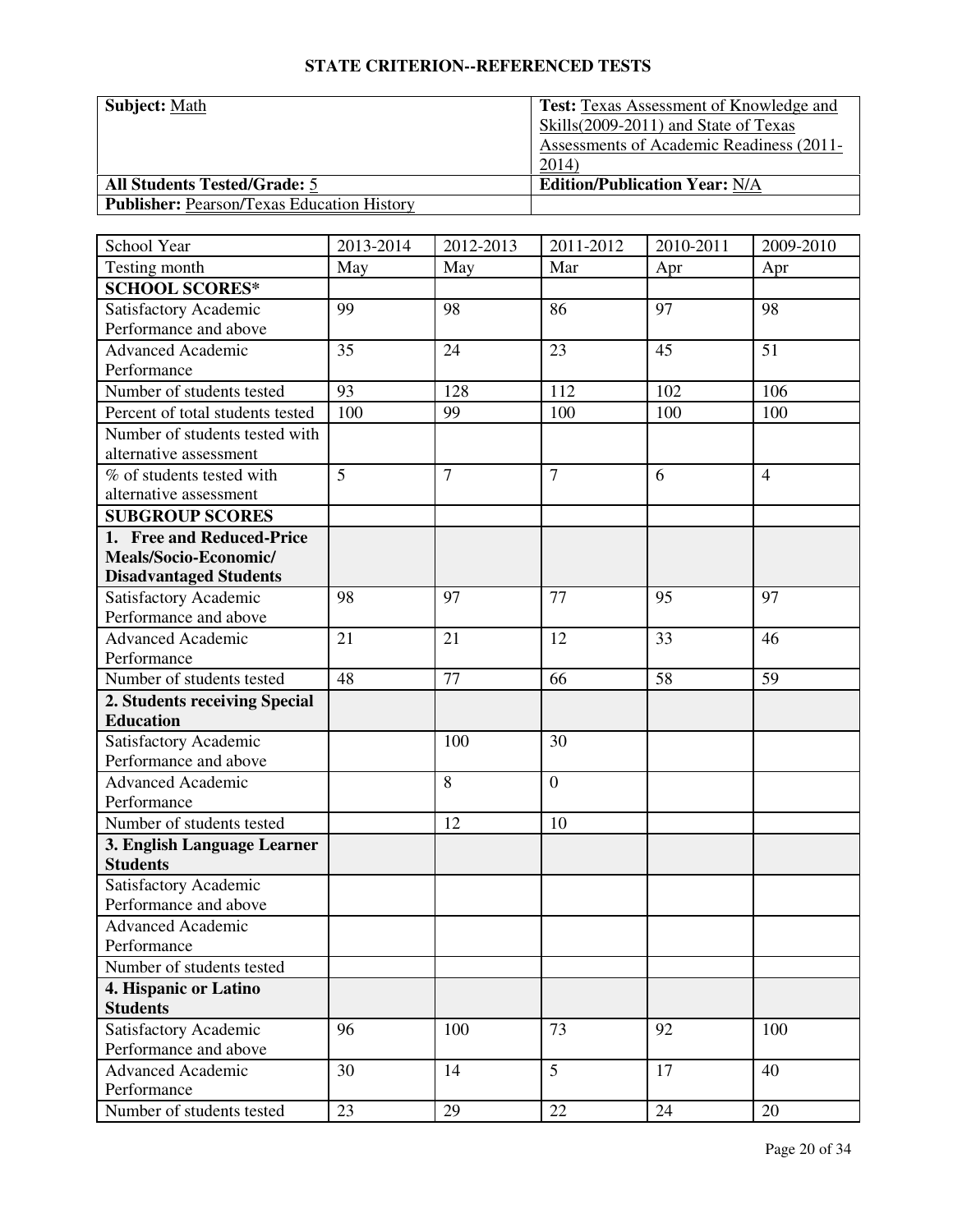| School Year                      | 2013-2014 | 2012-2013 | 2011-2012 | 2010-2011 | 2009-2010 |
|----------------------------------|-----------|-----------|-----------|-----------|-----------|
| 5. African-American              |           |           |           |           |           |
| <b>Students</b>                  |           |           |           |           |           |
| Satisfactory Academic            |           |           |           |           |           |
| Performance and above            |           |           |           |           |           |
| <b>Advanced Academic</b>         |           |           |           |           |           |
| Performance                      |           |           |           |           |           |
| Number of students tested        |           |           |           |           |           |
| <b>6. Asian Students</b>         |           |           |           |           |           |
| Satisfactory Academic            |           |           |           |           |           |
| Performance and above            |           |           |           |           |           |
| <b>Advanced Academic</b>         |           |           |           |           |           |
| Performance                      |           |           |           |           |           |
| Number of students tested        |           |           |           |           |           |
| 7. American Indian or            |           |           |           |           |           |
| <b>Alaska Native Students</b>    |           |           |           |           |           |
| Satisfactory Academic            |           |           |           |           |           |
| Performance and above            |           |           |           |           |           |
| <b>Advanced Academic</b>         |           |           |           |           |           |
| Performance                      |           |           |           |           |           |
| Number of students tested        |           |           |           |           |           |
| 8. Native Hawaiian or other      |           |           |           |           |           |
| <b>Pacific Islander Students</b> |           |           |           |           |           |
| Satisfactory Academic            |           |           |           |           |           |
| Performance and above            |           |           |           |           |           |
| <b>Advanced Academic</b>         |           |           |           |           |           |
| Performance                      |           |           |           |           |           |
| Number of students tested        |           |           |           |           |           |
| 9. White Students                |           |           |           |           |           |
| Satisfactory Academic            | 100       | 98        | 91        | 98        | 99        |
| Performance and above            |           |           |           |           |           |
| <b>Advanced Academic</b>         | 37        | 29        | 29        | 58        | 60        |
| Performance                      |           |           |           |           |           |
| Number of students tested        | 63        | 84        | 79        | 64        | 75        |
| 10. Two or More Races            |           |           |           |           |           |
| identified Students              |           |           |           |           |           |
| Satisfactory Academic            |           |           |           |           |           |
| Performance and above            |           |           |           |           |           |
| <b>Advanced Academic</b>         |           |           |           |           |           |
| Performance                      |           |           |           |           |           |
| Number of students tested        |           |           |           |           |           |
| 11. Other 1: Other 1             |           |           |           |           |           |
| Satisfactory Academic            |           |           |           |           |           |
| Performance and above            |           |           |           |           |           |
| <b>Advanced Academic</b>         |           |           |           |           |           |
| Performance                      |           |           |           |           |           |
| Number of students tested        |           |           |           |           |           |
| 12. Other 2: Other 2             |           |           |           |           |           |
| Satisfactory Academic            |           |           |           |           |           |
| Performance and above            |           |           |           |           |           |
| <b>Advanced Academic</b>         |           |           |           |           |           |
| Performance                      |           |           |           |           |           |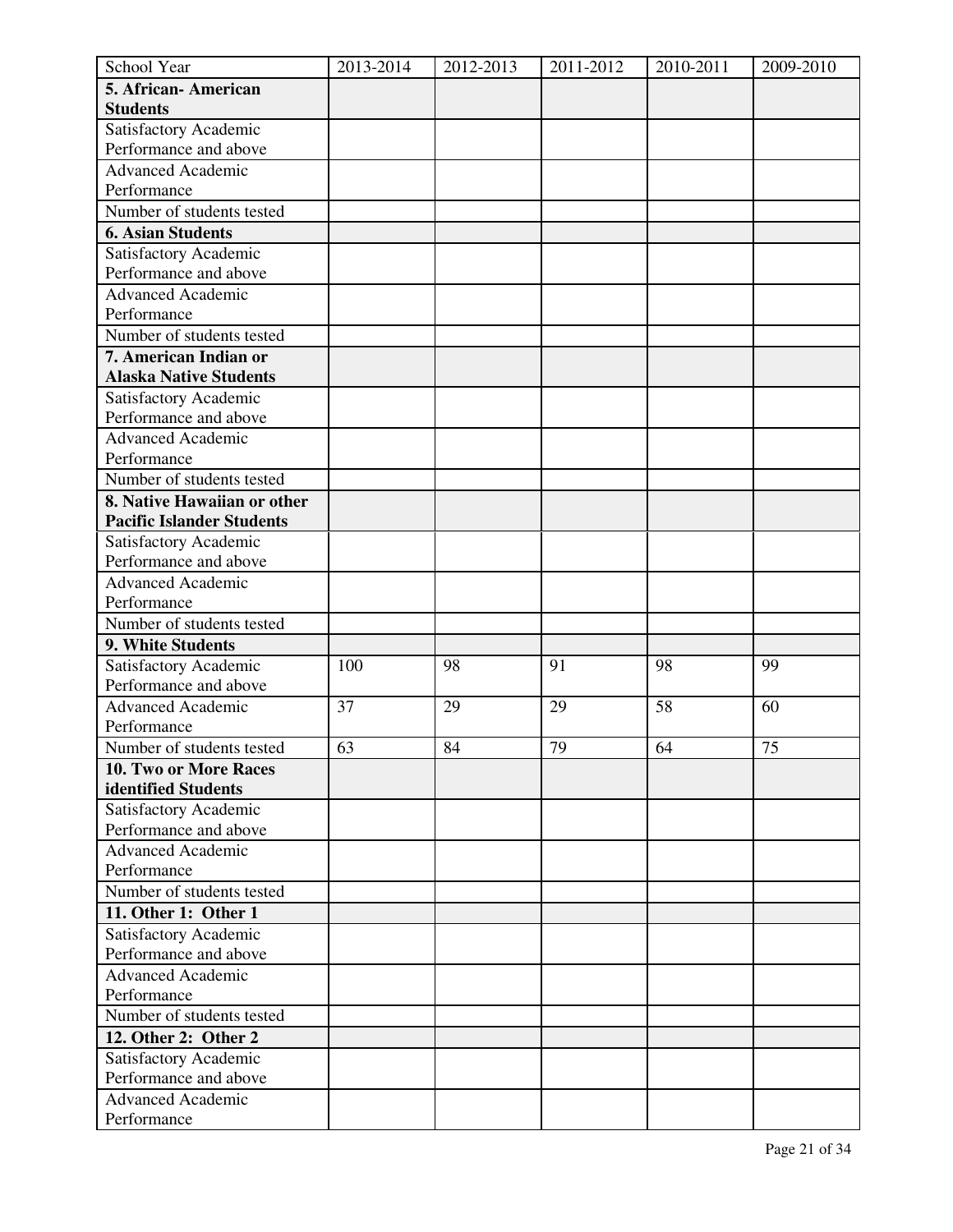| School Year                                    | 2013-2014 | 2012-2013 | 2011-2012 | 2010-2011 | 2009-2010 |
|------------------------------------------------|-----------|-----------|-----------|-----------|-----------|
| Number of students tested                      |           |           |           |           |           |
| 13. Other 3: Other 3                           |           |           |           |           |           |
| Satisfactory Academic<br>Performance and above |           |           |           |           |           |
| <b>Advanced Academic</b><br>Performance        |           |           |           |           |           |
| Number of students tested                      |           |           |           |           |           |

**NOTES:** In 2011-2012, the State of Texas transitioned the state wide assessment program from the Texas Assessment of Knowledge and Skills (TAKS) to the more rigorous State of Texas Assessment of Academic Readiness (STAAR).

The Mt. Vernon Intermediate scores in all areas of 5th grade math showed a slight decline in all areas during the transition year. The following year our scores rebounded and continue to show improvement.

Our number of students taking alternate assessments are above 3%. Many of these students have specific learning disabilities or considered other health impaired. Our teachers work extremely well with our special needs students and strive for them to remain in the mainstream education placement with their grade level peers.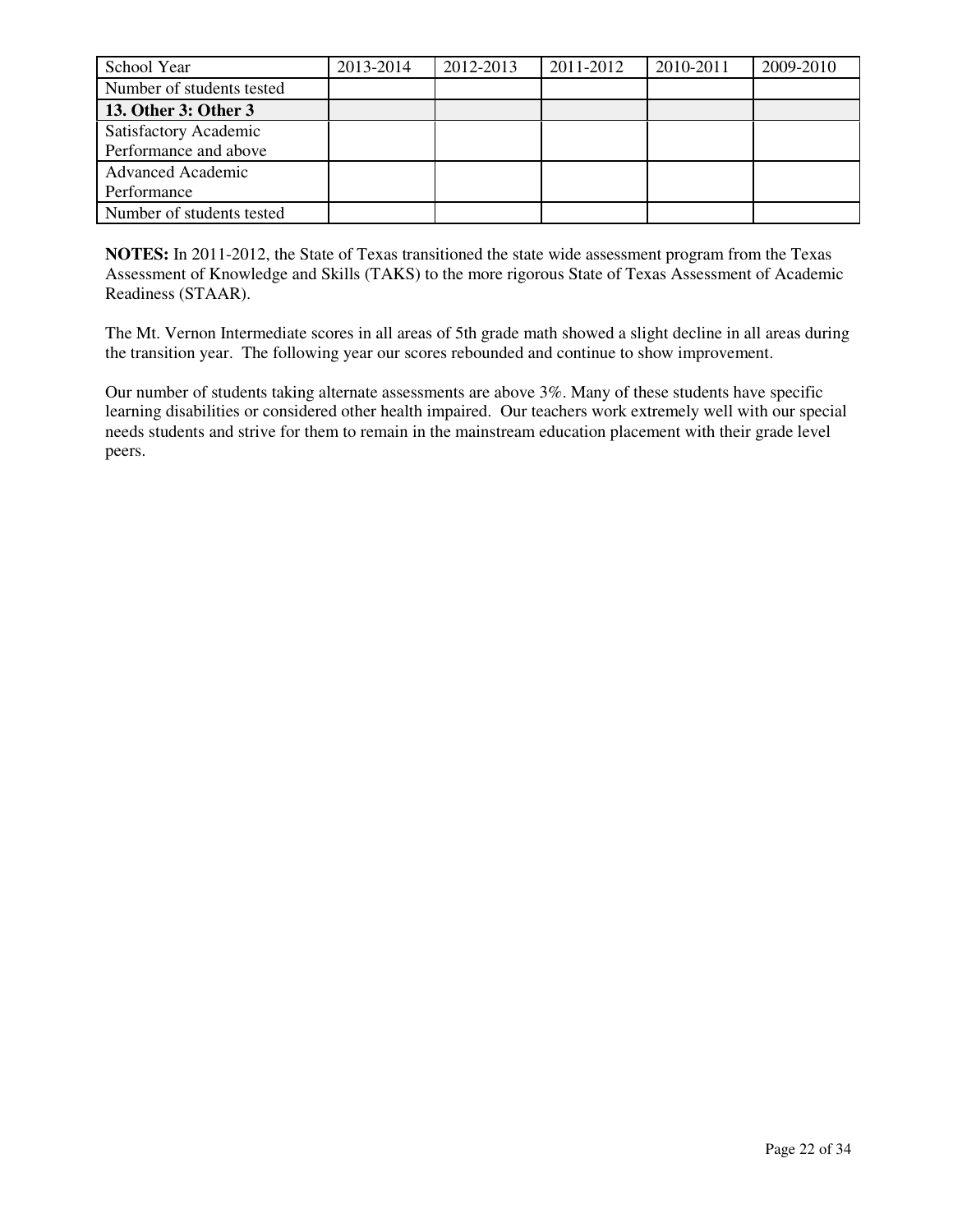| <b>Subject: Math</b>                             | <b>Test:</b> Texas Assessment of Knowledge and |
|--------------------------------------------------|------------------------------------------------|
|                                                  | Skills (2009-2011) State of Texas              |
|                                                  | <b>Assessment of Academic Readiness (2011-</b> |
|                                                  | 2014)                                          |
| <b>All Students Tested/Grade: 6</b>              | <b>Edition/Publication Year: 2014</b>          |
| <b>Publisher: Pearson/Texas Education Agency</b> |                                                |

| School Year                      | 2013-2014      | 2012-2013      | 2011-2012      | 2010-2011      | 2009-2010      |
|----------------------------------|----------------|----------------|----------------|----------------|----------------|
| Testing month                    | Apr            | Apr            | Apr            | Apr            | Apr            |
| <b>SCHOOL SCORES*</b>            |                |                |                |                |                |
| Satisfactory Academic            | 92             | 91             | 92             | 95             | 95             |
| Performance and above            |                |                |                |                |                |
| <b>Advanced Academic</b>         | 22             | 33             | 25             | 37             | 41             |
| Performance                      |                |                |                |                |                |
| Number of students tested        | 128            | 122            | 106            | 109            | 106            |
| Percent of total students tested | 99             | 100            | 100            | 99             | 99             |
| Number of students tested with   | 11             |                |                |                |                |
| alternative assessment           |                |                |                |                |                |
| % of students tested with        | 9              | $\overline{7}$ | 9              | $\overline{7}$ | $\overline{7}$ |
| alternative assessment           |                |                |                |                |                |
| <b>SUBGROUP SCORES</b>           |                |                |                |                |                |
| 1. Free and Reduced-Price        |                |                |                |                |                |
| Meals/Socio-Economic/            |                |                |                |                |                |
| <b>Disadvantaged Students</b>    |                |                |                |                |                |
| Satisfactory Academic            | 90             | 86             | 89             | 95             | 94             |
| Performance and above            |                |                |                |                |                |
| Advanced Academic                | 15             | 20             | 14             | 30             | 35             |
| Performance                      |                |                |                |                |                |
| Number of students tested        | 80             | 70             | 63             | 60             | 52             |
| 2. Students receiving Special    |                |                |                |                |                |
| <b>Education</b>                 |                |                |                |                |                |
| Satisfactory Academic            | 80             | 42             | 64             | 90             |                |
| Performance and above            |                |                |                |                |                |
| <b>Advanced Academic</b>         | $\overline{7}$ | 8              | $\overline{0}$ | $\overline{0}$ |                |
| Performance                      |                |                |                |                |                |
| Number of students tested        | 15             | 12             | 11             | 10             |                |
| 3. English Language Learner      |                |                |                |                |                |
| <b>Students</b>                  |                |                |                |                |                |
| Satisfactory Academic            |                |                |                |                |                |
| Performance and above            |                |                |                |                |                |
| <b>Advanced Academic</b>         |                |                |                |                |                |
| Performance                      |                |                |                |                |                |
| Number of students tested        |                |                |                |                |                |
| 4. Hispanic or Latino            |                |                |                |                |                |
| <b>Students</b>                  |                |                |                |                |                |
| Satisfactory Academic            | 93             | 88             | 80             | 83             | 89             |
| Performance and above            |                |                |                |                |                |
| <b>Advanced Academic</b>         | 20             | 25             | 20             | 29             | 39             |
| Performance                      |                |                |                |                |                |
| Number of students tested        | 30             | 24             | 25             | 24             | 18             |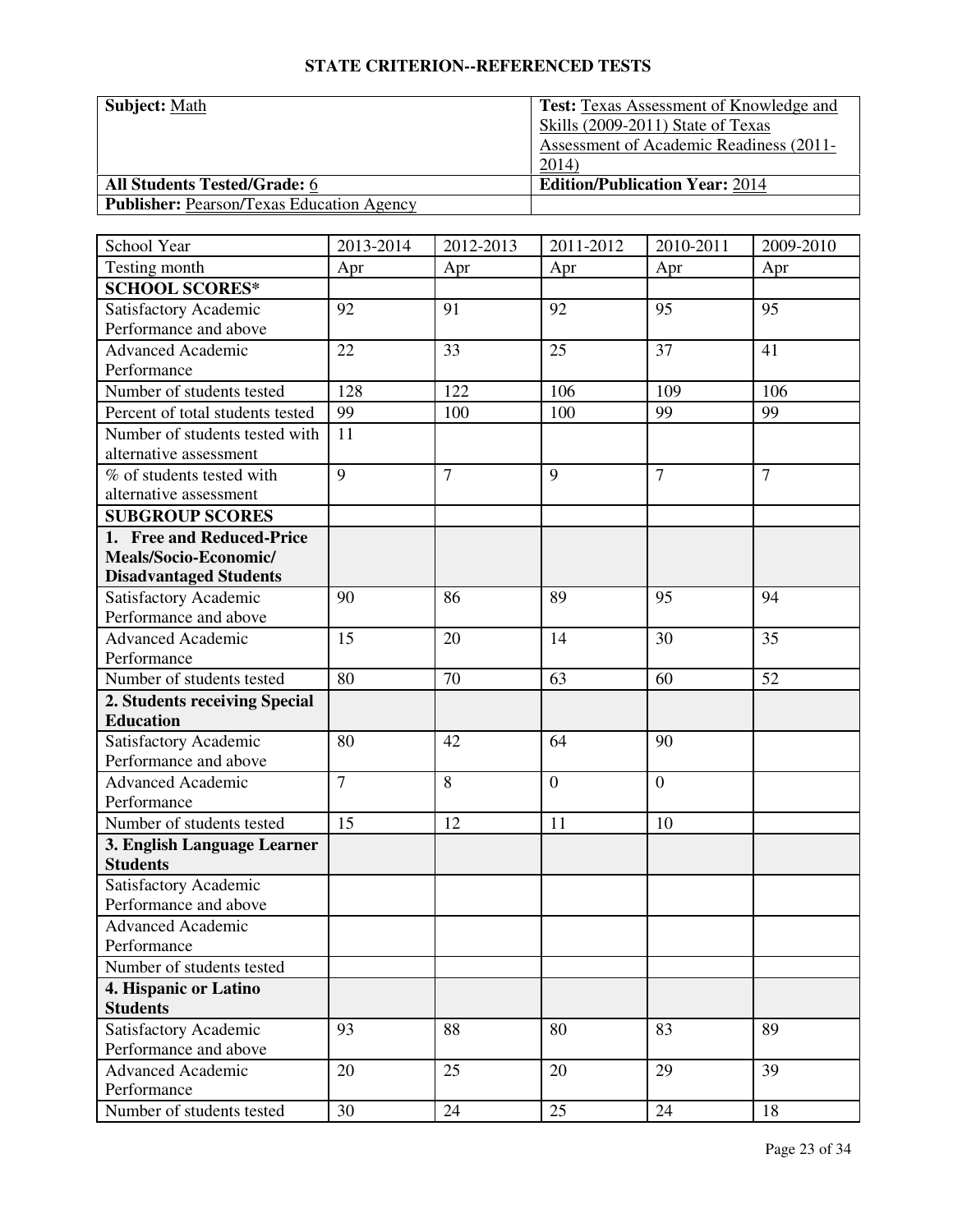| School Year                      | 2013-2014 | 2012-2013 | 2011-2012        | 2010-2011 | 2009-2010 |
|----------------------------------|-----------|-----------|------------------|-----------|-----------|
| 5. African-American              |           |           |                  |           |           |
| <b>Students</b>                  |           |           |                  |           |           |
| Satisfactory Academic            | 90        |           | 91               |           |           |
| Performance and above            |           |           |                  |           |           |
| <b>Advanced Academic</b>         | 10        |           | $\boldsymbol{0}$ |           |           |
| Performance                      |           |           |                  |           |           |
| Number of students tested        | 10        |           | 11               |           |           |
| <b>6. Asian Students</b>         |           |           |                  |           |           |
| Satisfactory Academic            |           |           |                  |           |           |
| Performance and above            |           |           |                  |           |           |
| <b>Advanced Academic</b>         |           |           |                  |           |           |
| Performance                      |           |           |                  |           |           |
| Number of students tested        |           |           |                  |           |           |
| 7. American Indian or            |           |           |                  |           |           |
| <b>Alaska Native Students</b>    |           |           |                  |           |           |
| Satisfactory Academic            |           |           |                  |           |           |
| Performance and above            |           |           |                  |           |           |
| <b>Advanced Academic</b>         |           |           |                  |           |           |
| Performance                      |           |           |                  |           |           |
| Number of students tested        |           |           |                  |           |           |
| 8. Native Hawaiian or other      |           |           |                  |           |           |
| <b>Pacific Islander Students</b> |           |           |                  |           |           |
| Satisfactory Academic            |           |           |                  |           |           |
| Performance and above            |           |           |                  |           |           |
| Advanced Academic                |           |           |                  |           |           |
| Performance                      |           |           |                  |           |           |
| Number of students tested        |           |           |                  |           |           |
| 9. White Students                |           |           |                  |           |           |
| Satisfactory Academic            | 93        | 93        | 97               | 100       | 97        |
| Performance and above            |           |           |                  |           |           |
| <b>Advanced Academic</b>         | 23        | 36        | 30               | 45        | 45        |
| Performance                      |           |           |                  |           |           |
| Number of students tested        | 82        | 84        | 66               | 76        | 78        |
| <b>10. Two or More Races</b>     |           |           |                  |           |           |
| identified Students              |           |           |                  |           |           |
| Satisfactory Academic            |           |           |                  |           |           |
| Performance and above            |           |           |                  |           |           |
| <b>Advanced Academic</b>         |           |           |                  |           |           |
| Performance                      |           |           |                  |           |           |
| Number of students tested        |           |           |                  |           |           |
| 11. Other 1: Other 1             |           |           |                  |           |           |
| Satisfactory Academic            |           |           |                  |           |           |
| Performance and above            |           |           |                  |           |           |
| <b>Advanced Academic</b>         |           |           |                  |           |           |
| Performance                      |           |           |                  |           |           |
| Number of students tested        |           |           |                  |           |           |
| 12. Other 2: Other 2             |           |           |                  |           |           |
| Satisfactory Academic            |           |           |                  |           |           |
| Performance and above            |           |           |                  |           |           |
| <b>Advanced Academic</b>         |           |           |                  |           |           |
| Performance                      |           |           |                  |           |           |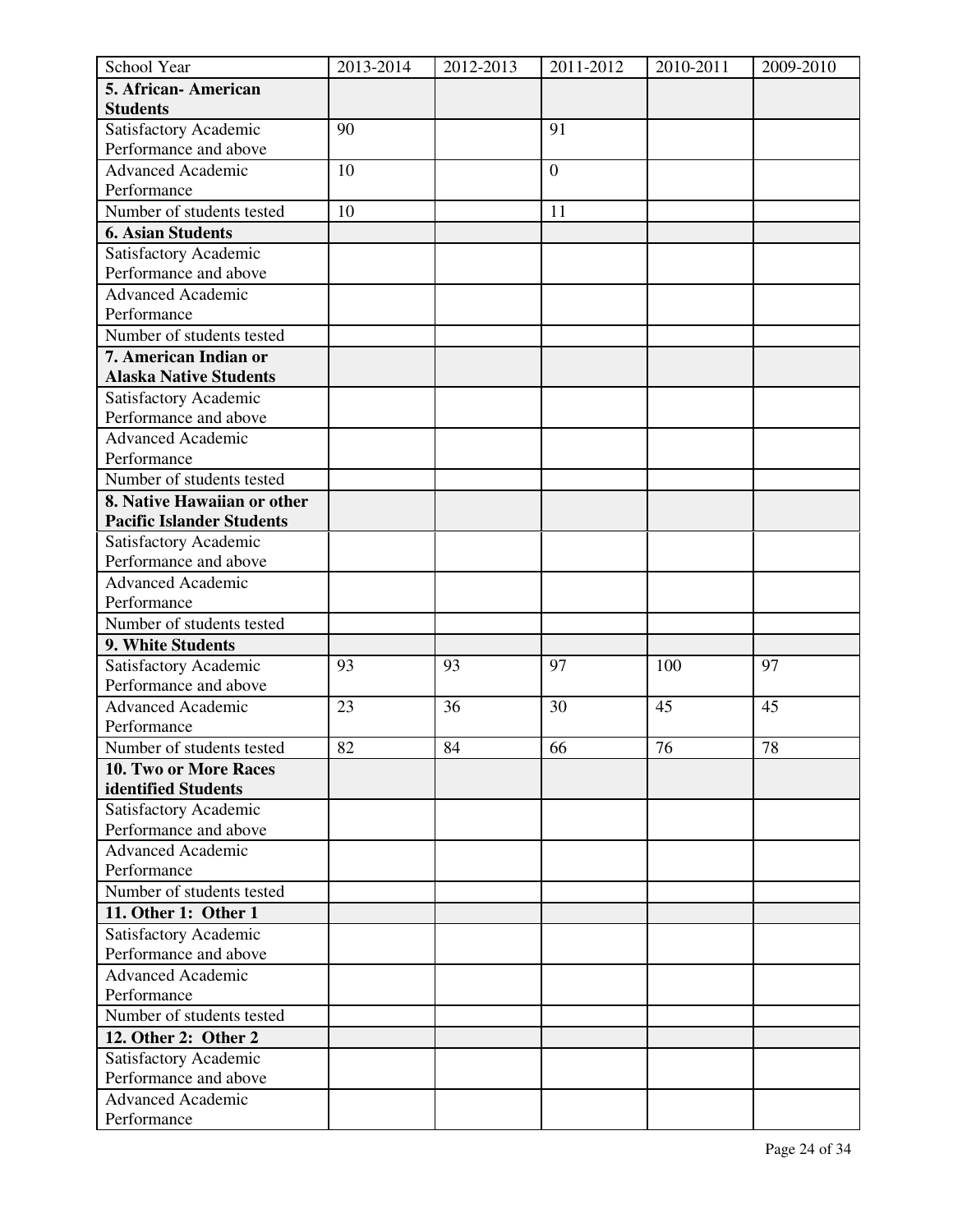| School Year                                    | 2013-2014 | 2012-2013 | 2011-2012 | 2010-2011 | 2009-2010 |
|------------------------------------------------|-----------|-----------|-----------|-----------|-----------|
| Number of students tested                      |           |           |           |           |           |
| 13. Other 3: Other 3                           |           |           |           |           |           |
| Satisfactory Academic<br>Performance and above |           |           |           |           |           |
| <b>Advanced Academic</b><br>Performance        |           |           |           |           |           |
| Number of students tested                      |           |           |           |           |           |

**NOTES:** In 2011-2012, the State of Texas transitioned the state wide assessment from the Texas Assessment of Knowledge and Skills (TAKS) to the more rigorous State of Texas Assessment of Academics Readiness (STAAR).

Our scores for 6th grade math remained consistent during the transition from TAKS to STAAR in 2011. In 2014, our socio-economic group and the our Hispanic sub group showed a dramatic increase in their performance on the STAAR test over the previous year.

The percent of students taking an alternate assessment is above the 3%. Many of these students have specific learning disabilities or are considered other health impaired. Our teachers work extremely well with our special needs students and strive to keep them in the mainstream education placement with their grade level peers.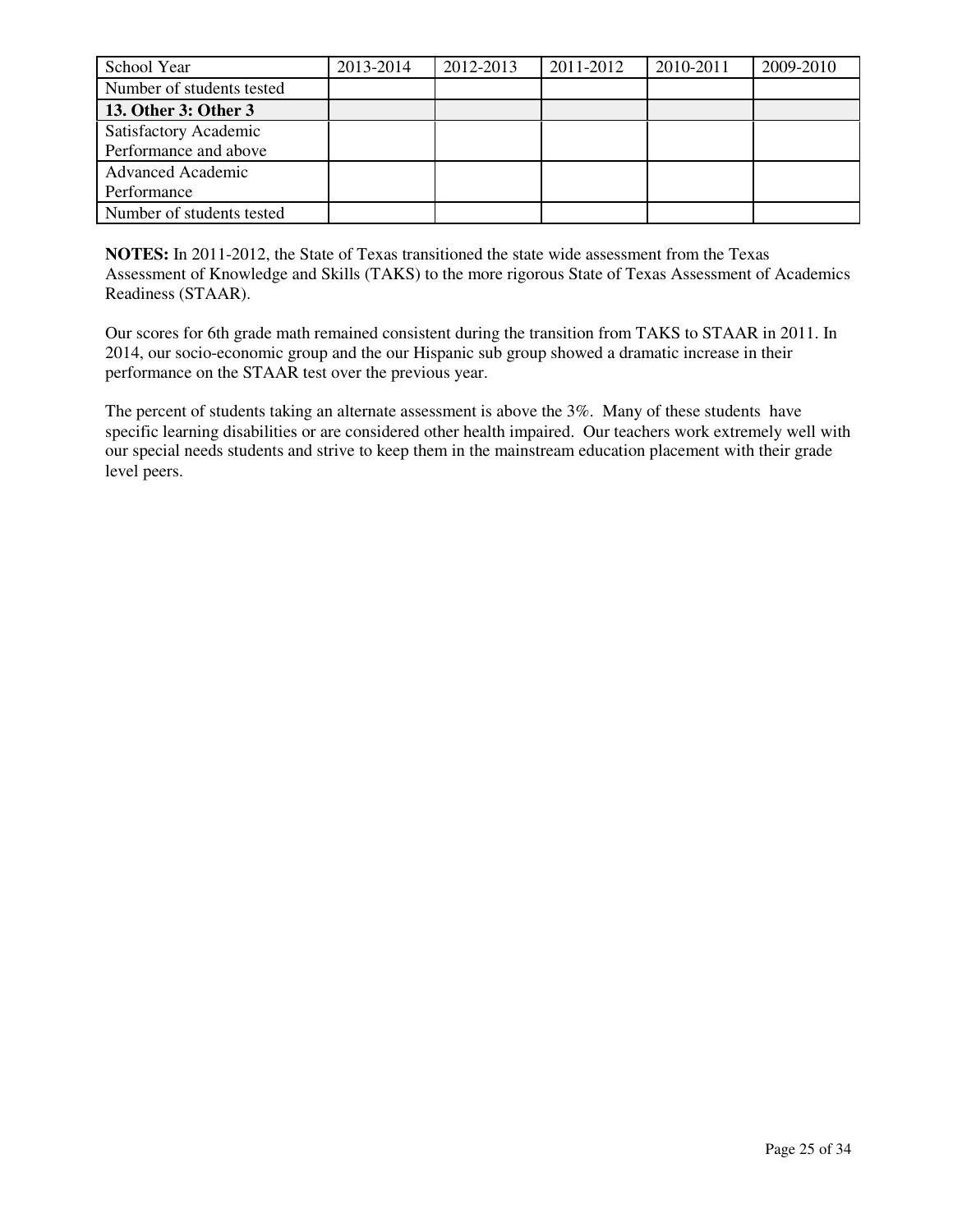| <b>Subject:</b> Reading/ELA         | <b>Test:</b> Texas Assessment of Knowledge and |
|-------------------------------------|------------------------------------------------|
|                                     | <b>Skills</b>                                  |
| <b>All Students Tested/Grade: 4</b> | <b>Edition/Publication Year: N/A</b>           |
| <b>Publisher: Pearson</b>           |                                                |

| School Year                             | 2013-2014 | 2012-2013 | 2011-2012 | 2010-2011 | 2009-2010 |
|-----------------------------------------|-----------|-----------|-----------|-----------|-----------|
| Testing month                           | Jan       | Jan       | Jan       | Jan       | Jan       |
| <b>SCHOOL SCORES*</b>                   |           |           |           |           |           |
| Satisfactory Academic                   |           |           |           |           | 95        |
| Performance and above                   |           |           |           |           |           |
| <b>Advanced Academic</b>                |           |           |           |           | 35        |
| Performance                             |           |           |           |           |           |
| Number of students tested               |           |           |           |           | 105       |
| Percent of total students tested        |           |           |           |           | 100       |
| Number of students tested with          |           |           |           |           |           |
| alternative assessment                  |           |           |           |           |           |
| $\overline{\%}$ of students tested with |           |           |           |           | 8         |
| alternative assessment                  |           |           |           |           |           |
| <b>SUBGROUP SCORES</b>                  |           |           |           |           |           |
| 1. Free and Reduced-Price               |           |           |           |           |           |
| Meals/Socio-Economic/                   |           |           |           |           |           |
| <b>Disadvantaged Students</b>           |           |           |           |           |           |
| Satisfactory Academic                   |           |           |           |           | 95        |
| Performance and above                   |           |           |           |           |           |
| <b>Advanced Academic</b>                |           |           |           |           | 22        |
| Performance                             |           |           |           |           |           |
| Number of students tested               |           |           |           |           | 55        |
| 2. Students receiving Special           |           |           |           |           |           |
| <b>Education</b>                        |           |           |           |           |           |
| Satisfactory Academic                   |           |           |           |           |           |
| Performance and above                   |           |           |           |           |           |
| <b>Advanced Academic</b>                |           |           |           |           |           |
| Performance                             |           |           |           |           |           |
| Number of students tested               |           |           |           |           |           |
| 3. English Language Learner             |           |           |           |           |           |
| <b>Students</b>                         |           |           |           |           |           |
| Satisfactory Academic                   |           |           |           |           |           |
| Performance and above                   |           |           |           |           |           |
| Advanced Academic                       |           |           |           |           |           |
| Performance                             |           |           |           |           |           |
| Number of students tested               |           |           |           |           |           |
| 4. Hispanic or Latino                   |           |           |           |           |           |
| <b>Students</b>                         |           |           |           |           |           |
| Satisfactory Academic                   |           |           |           |           | 90        |
| Performance and above                   |           |           |           |           |           |
| <b>Advanced Academic</b>                |           |           |           |           | 14        |
| Performance                             |           |           |           |           |           |
| Number of students tested               |           |           |           |           | 21        |
| 5. African-American                     |           |           |           |           |           |
| <b>Students</b>                         |           |           |           |           |           |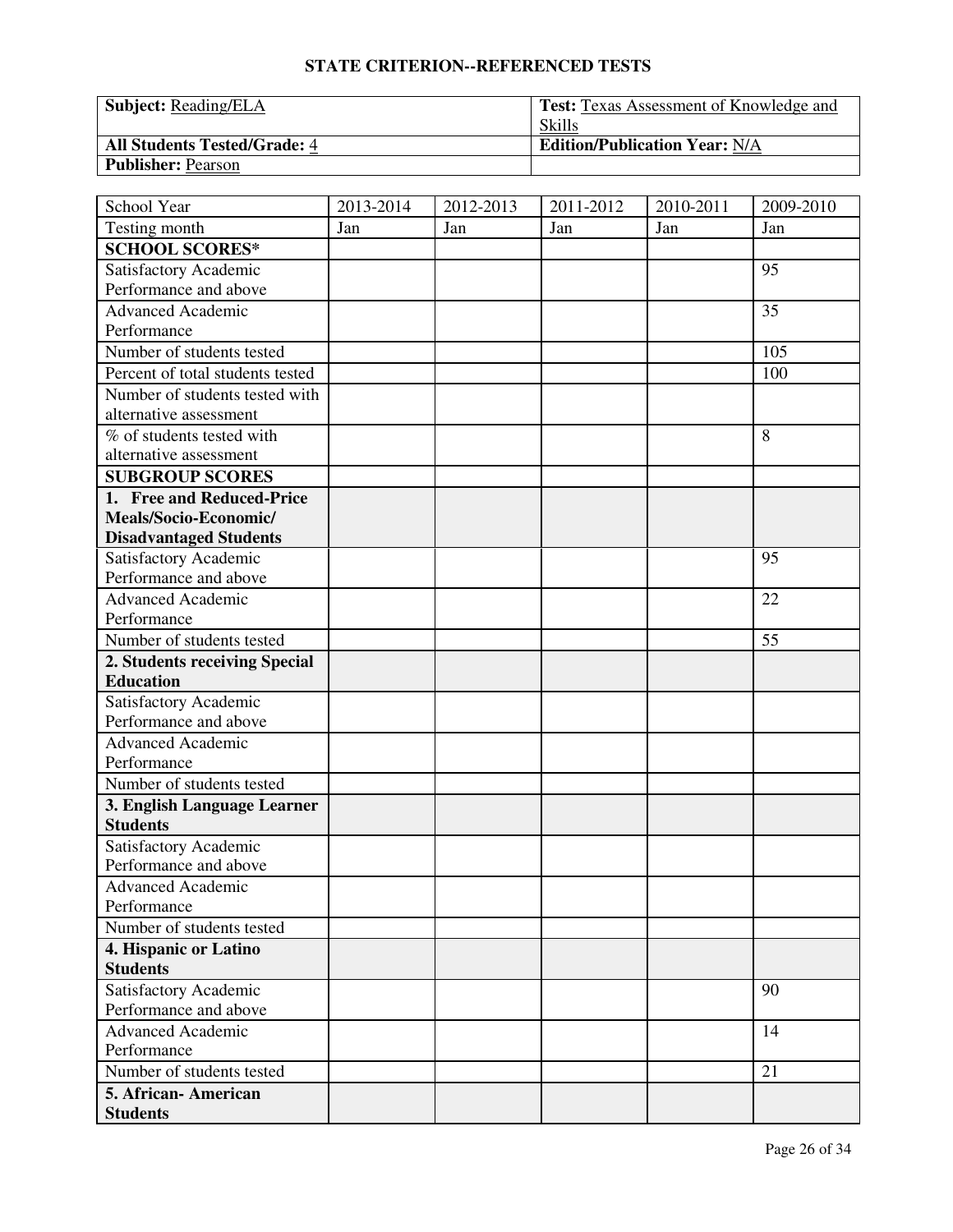| School Year                                    | 2013-2014 | 2012-2013 | 2011-2012 | 2010-2011 | 2009-2010 |
|------------------------------------------------|-----------|-----------|-----------|-----------|-----------|
| Satisfactory Academic                          |           |           |           |           |           |
| Performance and above                          |           |           |           |           |           |
| Advanced Academic                              |           |           |           |           |           |
| Performance                                    |           |           |           |           |           |
| Number of students tested                      |           |           |           |           |           |
| <b>6. Asian Students</b>                       |           |           |           |           |           |
| Satisfactory Academic                          |           |           |           |           |           |
| Performance and above                          |           |           |           |           |           |
| <b>Advanced Academic</b>                       |           |           |           |           |           |
| Performance                                    |           |           |           |           |           |
| Number of students tested                      |           |           |           |           |           |
| 7. American Indian or                          |           |           |           |           |           |
| <b>Alaska Native Students</b>                  |           |           |           |           |           |
| Satisfactory Academic                          |           |           |           |           |           |
| Performance and above                          |           |           |           |           |           |
| <b>Advanced Academic</b>                       |           |           |           |           |           |
| Performance                                    |           |           |           |           |           |
| Number of students tested                      |           |           |           |           |           |
| 8. Native Hawaiian or other                    |           |           |           |           |           |
| <b>Pacific Islander Students</b>               |           |           |           |           |           |
| Satisfactory Academic                          |           |           |           |           |           |
| Performance and above                          |           |           |           |           |           |
| <b>Advanced Academic</b>                       |           |           |           |           |           |
| Performance                                    |           |           |           |           |           |
| Number of students tested<br>9. White Students |           |           |           |           |           |
|                                                |           |           |           |           | 97        |
| Satisfactory Academic<br>Performance and above |           |           |           |           |           |
| <b>Advanced Academic</b>                       |           |           |           |           | 46        |
| Performance                                    |           |           |           |           |           |
| Number of students tested                      |           |           |           |           | 71        |
| 10. Two or More Races                          |           |           |           |           |           |
| identified Students                            |           |           |           |           |           |
| Satisfactory Academic                          |           |           |           |           |           |
| Performance and above                          |           |           |           |           |           |
| <b>Advanced Academic</b>                       |           |           |           |           |           |
| Performance                                    |           |           |           |           |           |
| Number of students tested                      |           |           |           |           |           |
| 11. Other 1: Other 1                           |           |           |           |           |           |
| Satisfactory Academic                          |           |           |           |           |           |
| Performance and above                          |           |           |           |           |           |
| <b>Advanced Academic</b>                       |           |           |           |           |           |
| Performance                                    |           |           |           |           |           |
| Number of students tested                      |           |           |           |           |           |
| 12. Other 2: Other 2                           |           |           |           |           |           |
| Satisfactory Academic                          |           |           |           |           |           |
| Performance and above                          |           |           |           |           |           |
| <b>Advanced Academic</b>                       |           |           |           |           |           |
| Performance                                    |           |           |           |           |           |
| Number of students tested                      |           |           |           |           |           |
| 13. Other 3: Other 3                           |           |           |           |           |           |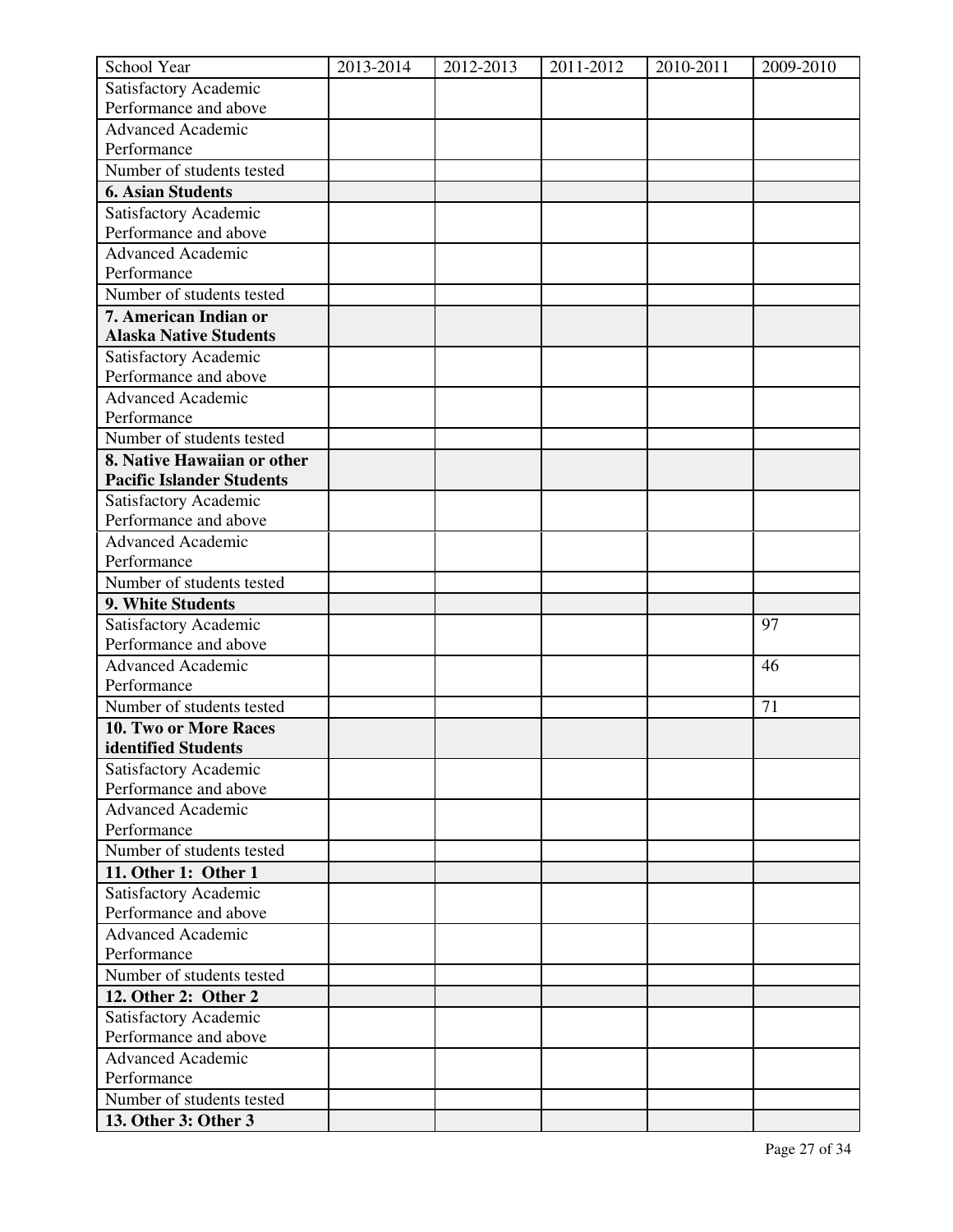| School Year               | 2013-2014 | 2012-2013 | 2011-2012 | 2010-2011 | 2009-2010 |
|---------------------------|-----------|-----------|-----------|-----------|-----------|
| Satisfactory Academic     |           |           |           |           |           |
| Performance and above     |           |           |           |           |           |
| <b>Advanced Academic</b>  |           |           |           |           |           |
| Performance               |           |           |           |           |           |
| Number of students tested |           |           |           |           |           |

**NOTES:** The 4th grade scores are only included for one year due to a restructure of the district. The 4th grade students moved to the elementary campus.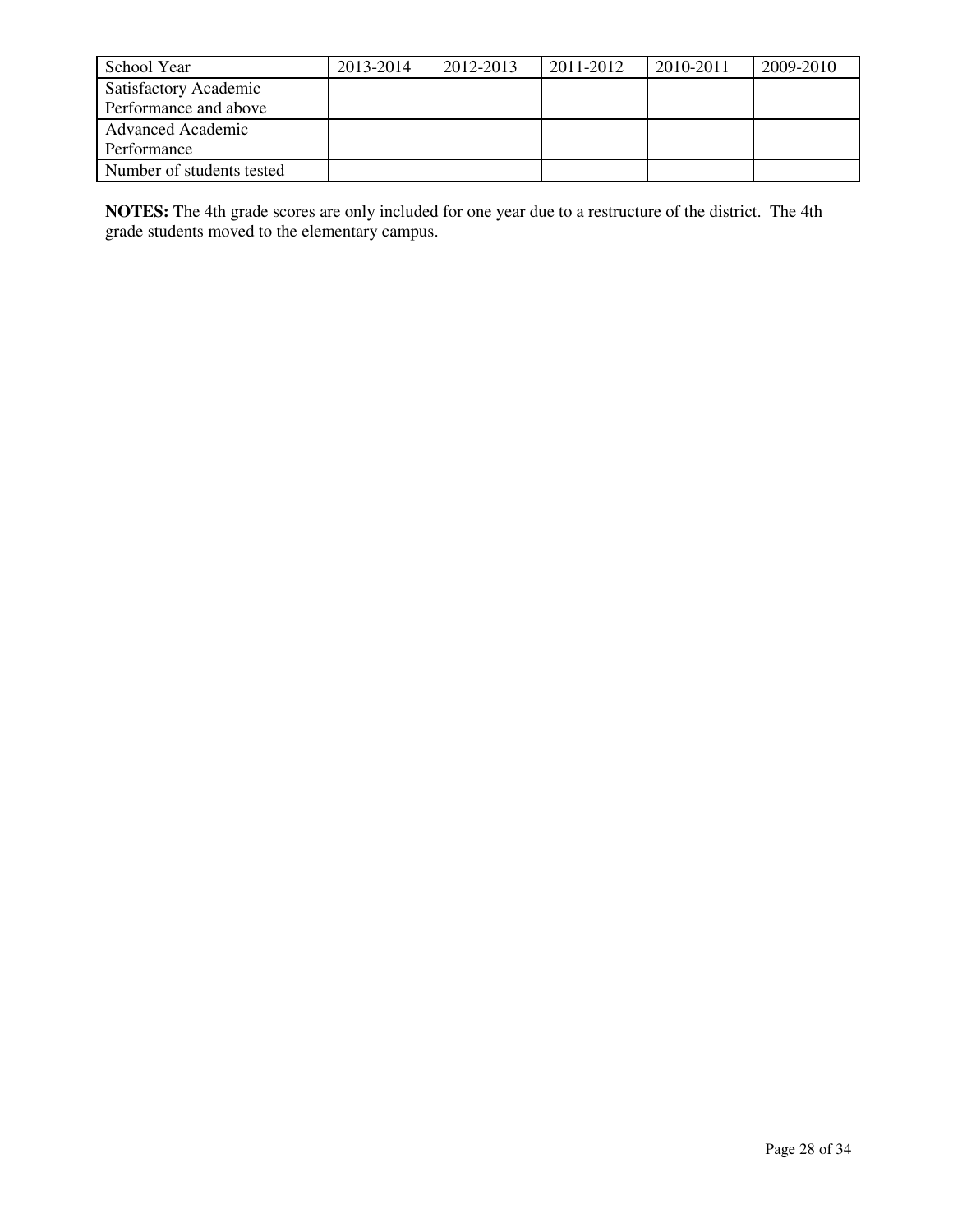| <b>Subject:</b> Reading/ELA                      | <b>Test:</b> Assessment of Knowledge and Skills |
|--------------------------------------------------|-------------------------------------------------|
|                                                  | (2009-2011) State of Texas Assessment of        |
|                                                  | Academic Readiness (2011-2014)                  |
| <b>All Students Tested/Grade: 5</b>              | <b>Edition/Publication Year: N/A</b>            |
| <b>Publisher: Pearson/Texas Education Agency</b> |                                                 |

| School Year                              | 2013-2014 | 2012-2013      | 2011-2012      | 2010-2011      | 2009-2010      |
|------------------------------------------|-----------|----------------|----------------|----------------|----------------|
| Testing month                            | May       | May            | Mar            | Apr            | Apr            |
| <b>SCHOOL SCORES*</b>                    |           |                |                |                |                |
| Satisfactory Academic                    | 98        | 95             | 81             | 98             | 94             |
| Performance and above                    |           |                |                |                |                |
| <b>Advanced Academic</b>                 | 22        | 16             | 17             | 47             | 43             |
| Performance                              |           |                |                |                |                |
| Number of students tested                | 93        | 129            | 112            | 102            | 106            |
| Percent of total students tested         | 100       | 100            | 100            | 100            | 100            |
| Number of students tested with           |           |                |                |                |                |
| alternative assessment                   |           |                |                |                |                |
| % of students tested with                | 8         | $\overline{7}$ | $\overline{7}$ | $\overline{4}$ | $\overline{3}$ |
| alternative assessment                   |           |                |                |                |                |
| <b>SUBGROUP SCORES</b>                   |           |                |                |                |                |
| 1. Free and Reduced-Price                |           |                |                |                |                |
| Meals/Socio-Economic/                    |           |                |                |                |                |
| <b>Disadvantaged Students</b>            |           |                |                |                |                |
| Satisfactory Academic                    | 96        | 94             | 71             | 98             | 93             |
| Performance and above                    |           |                |                |                |                |
| Advanced Academic                        | 13        | 9              | 9              | 40             | 36             |
| Performance                              |           |                |                |                |                |
| Number of students tested                | 48        | 78             | 66             | 58             | 59             |
| 2. Students receiving Special            |           |                |                |                |                |
| <b>Education</b>                         |           |                |                |                |                |
| Satisfactory Academic                    |           | 92             | 70             |                |                |
| Performance and above                    |           |                |                |                |                |
| <b>Advanced Academic</b>                 |           | $\overline{0}$ | $\overline{0}$ |                |                |
| Performance                              |           |                |                |                |                |
| Number of students tested                |           | 12             | 10             |                |                |
| 3. English Language Learner              |           |                |                |                |                |
| <b>Students</b>                          |           |                |                |                |                |
| Satisfactory Academic                    |           | 100            |                |                |                |
| Performance and above                    |           |                |                |                |                |
| <b>Advanced Academic</b>                 |           | $\,8\,$        |                |                |                |
| Performance                              |           | 13             |                |                |                |
| Number of students tested                |           |                |                |                |                |
| 4. Hispanic or Latino<br><b>Students</b> |           |                |                |                |                |
| Satisfactory Academic                    | 100       | 93             | 73             | 100            | 95             |
| Performance and above                    |           |                |                |                |                |
| <b>Advanced Academic</b>                 | 9         | 14             | 9              | 38             | 30             |
| Performance                              |           |                |                |                |                |
| Number of students tested                | 23        | 29             | 22             | 24             | 20             |
|                                          |           |                |                |                |                |
| 5. African- American                     |           |                |                |                |                |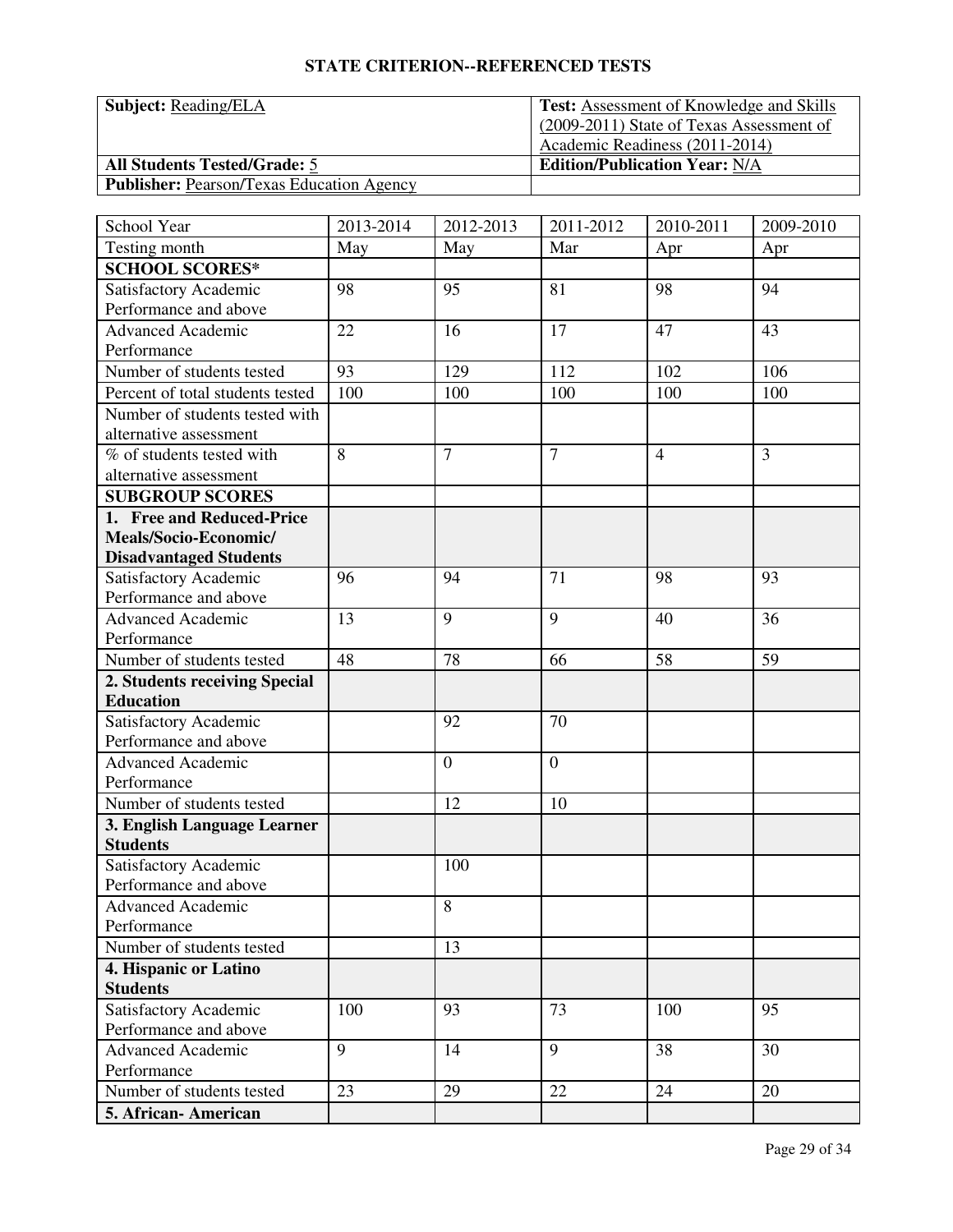| School Year                      | 2013-2014 | 2012-2013 | 2011-2012 | 2010-2011 | 2009-2010 |
|----------------------------------|-----------|-----------|-----------|-----------|-----------|
| <b>Students</b>                  |           |           |           |           |           |
| Satisfactory Academic            |           |           |           |           |           |
| Performance and above            |           |           |           |           |           |
| <b>Advanced Academic</b>         |           |           |           |           |           |
| Performance                      |           |           |           |           |           |
| Number of students tested        |           |           |           |           |           |
| <b>6. Asian Students</b>         |           |           |           |           |           |
| Satisfactory Academic            |           |           |           |           |           |
| Performance and above            |           |           |           |           |           |
| <b>Advanced Academic</b>         |           |           |           |           |           |
| Performance                      |           |           |           |           |           |
| Number of students tested        |           |           |           |           |           |
| 7. American Indian or            |           |           |           |           |           |
| <b>Alaska Native Students</b>    |           |           |           |           |           |
| Satisfactory Academic            |           |           |           |           |           |
| Performance and above            |           |           |           |           |           |
| <b>Advanced Academic</b>         |           |           |           |           |           |
| Performance                      |           |           |           |           |           |
| Number of students tested        |           |           |           |           |           |
| 8. Native Hawaiian or other      |           |           |           |           |           |
| <b>Pacific Islander Students</b> |           |           |           |           |           |
| Satisfactory Academic            |           |           |           |           |           |
| Performance and above            |           |           |           |           |           |
| Advanced Academic                |           |           |           |           |           |
| Performance                      |           |           |           |           |           |
| Number of students tested        |           |           |           |           |           |
| 9. White Students                |           |           |           |           |           |
| Satisfactory Academic            | 97        | 96        | 82        | 97        | 99        |
| Performance and above            |           |           |           |           |           |
| <b>Advanced Academic</b>         | 24        | 20        | 22        | 53        | 51        |
| Performance                      |           |           |           |           |           |
| Number of students tested        | 63        | 85        | 79        | 64        | 75        |
| 10. Two or More Races            |           |           |           |           |           |
| identified Students              |           |           |           |           |           |
| Satisfactory Academic            |           |           |           |           |           |
| Performance and above            |           |           |           |           |           |
| <b>Advanced Academic</b>         |           |           |           |           |           |
| Performance                      |           |           |           |           |           |
| Number of students tested        |           |           |           |           |           |
| 11. Other 1: Other 1             |           |           |           |           |           |
| Satisfactory Academic            |           |           |           |           |           |
| Performance and above            |           |           |           |           |           |
| <b>Advanced Academic</b>         |           |           |           |           |           |
| Performance                      |           |           |           |           |           |
| Number of students tested        |           |           |           |           |           |
| 12. Other 2: Other 2             |           |           |           |           |           |
| Satisfactory Academic            |           |           |           |           |           |
| Performance and above            |           |           |           |           |           |
| <b>Advanced Academic</b>         |           |           |           |           |           |
| Performance                      |           |           |           |           |           |
| Number of students tested        |           |           |           |           |           |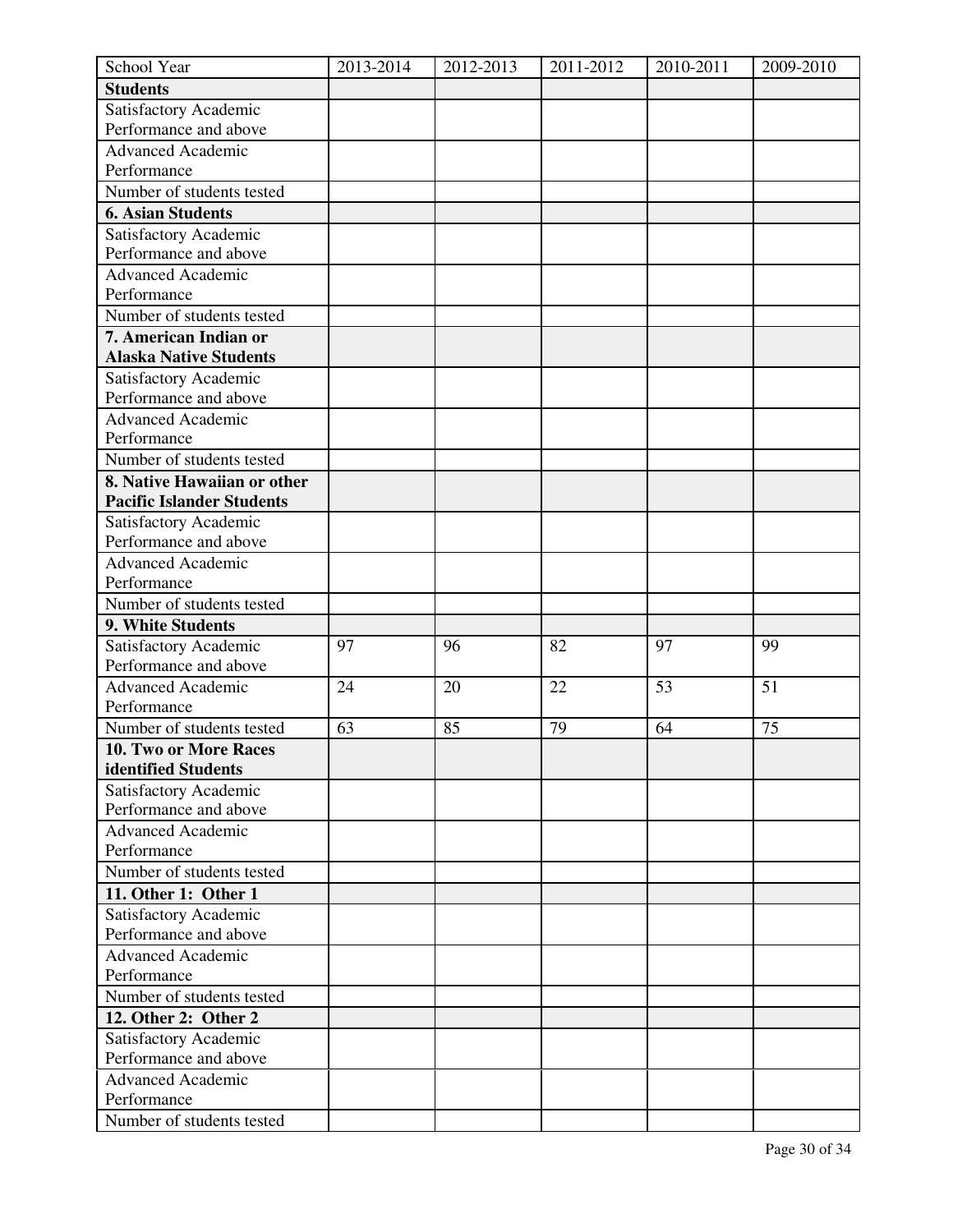| School Year               | 2013-2014 | 2012-2013 | 2011-2012 | 2010-2011 | 2009-2010 |
|---------------------------|-----------|-----------|-----------|-----------|-----------|
| 13. Other 3: Other 3      |           |           |           |           |           |
| Satisfactory Academic     |           |           |           |           |           |
| Performance and above     |           |           |           |           |           |
| <b>Advanced Academic</b>  |           |           |           |           |           |
| Performance               |           |           |           |           |           |
| Number of students tested |           |           |           |           |           |

**NOTES:** In 2011, Texas transitioned from the Texas Essential of Knowledge and Skills (TEKS) to the more rigorous version State of Texas Assessment of Academic Readiness (STAAR). During the transition year, our scores in all areas declined. The past two years, our scores have shown significant gains in all areas.

Mt. Vernon Intermediate scores in 5th grade reading showed a slight decline during the transition year. The following year our scores rebounded in all areas. The exception to that being the Hispanic/Latino students in the Advanced Academic performance.

The percent of students taking alternate assessments is above 3%. Many of these students have specific learning disabilities or are considered other health impaired. Our teachers work extremely well with our special needs students and strive to have them remain in the mainstream education placement with their grade level peers.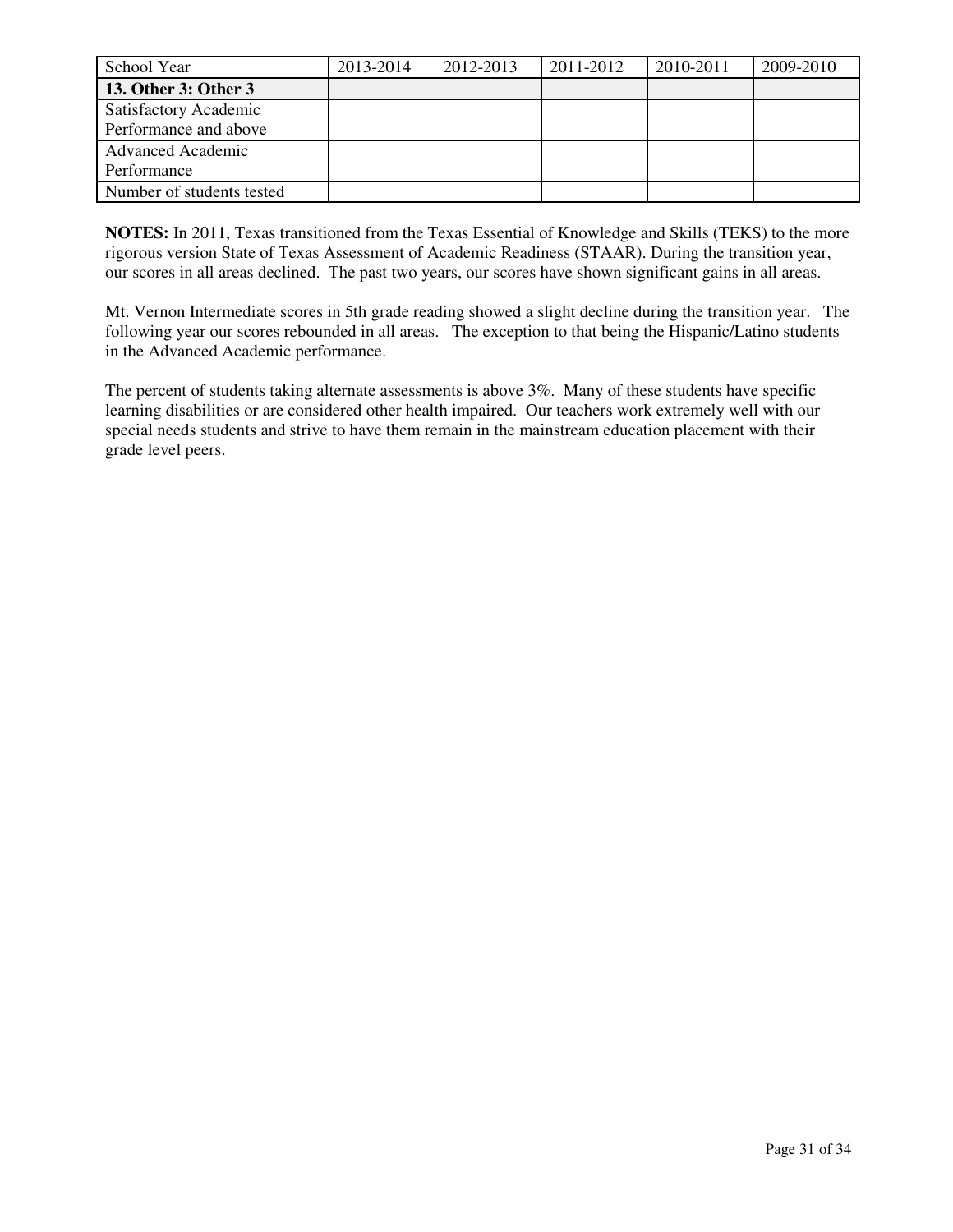| <b>Subject: Reading/ELA</b>                      | <b>Test:</b> Texas Assessment of Knowledge and |
|--------------------------------------------------|------------------------------------------------|
|                                                  | Skills (2009-2011) State of Texas              |
|                                                  | <b>Assessment of Academic Readiness (2011-</b> |
|                                                  | 2014)                                          |
| <b>All Students Tested/Grade: 6</b>              | <b>Edition/Publication Year: 2014</b>          |
| <b>Publisher:</b> Pearson/Texas Education Agency |                                                |

| School Year                      | 2013-2014      | $\overline{20}$ 12-2013 | 2011-2012 | 2010-2011      | 2009-2010      |
|----------------------------------|----------------|-------------------------|-----------|----------------|----------------|
| Testing month                    | Apr            | Apr                     | Apr       | Apr            | Apr            |
| <b>SCHOOL SCORES*</b>            |                |                         |           |                |                |
| Satisfactory Academic            | 90             | 84                      | 87        | 90             | 94             |
| Performance and above            |                |                         |           |                |                |
| <b>Advanced Academic</b>         | 16             | 32                      | 20        | 32             | 49             |
| Performance                      |                |                         |           |                |                |
| Number of students tested        | 128            | 122                     | 106       | 109            | 106            |
| Percent of total students tested | 99             | 100                     | 100       | 99             | 99             |
| Number of students tested with   | 11             |                         |           |                |                |
| alternative assessment           |                |                         |           |                |                |
| % of students tested with        | 9              | 6                       | 6         | $\overline{7}$ | $\overline{7}$ |
| alternative assessment           |                |                         |           |                |                |
| <b>SUBGROUP SCORES</b>           |                |                         |           |                |                |
| 1. Free and Reduced-Price        |                |                         |           |                |                |
| Meals/Socio-Economic/            |                |                         |           |                |                |
| <b>Disadvantaged Students</b>    |                |                         |           |                |                |
| Satisfactory Academic            | 90             | 76                      | 81        | 87             | 96             |
| Performance and above            |                |                         |           |                |                |
| <b>Advanced Academic</b>         | 11             | 19                      | 11        | 17             | 44             |
| Performance                      |                |                         |           |                |                |
| Number of students tested        | 80             | 70                      | 63        | 60             | 52             |
| 2. Students receiving Special    |                |                         |           |                |                |
| <b>Education</b>                 |                |                         |           |                |                |
| Satisfactory Academic            | 73             | 50                      | 64        | 40             |                |
| Performance and above            |                |                         |           |                |                |
| <b>Advanced Academic</b>         | 20             | 33                      | 9         | $\overline{0}$ |                |
| Performance                      |                |                         |           |                |                |
| Number of students tested        | 15             | 12                      | 11        | 10             |                |
| 3. English Language Learner      |                |                         |           |                |                |
| <b>Students</b>                  |                |                         |           |                |                |
| Satisfactory Academic            |                |                         |           |                |                |
| Performance and above            |                |                         |           |                |                |
| <b>Advanced Academic</b>         |                |                         |           |                |                |
| Performance                      |                |                         |           |                |                |
| Number of students tested        |                |                         |           |                |                |
| 4. Hispanic or Latino            |                |                         |           |                |                |
| <b>Students</b>                  |                |                         |           |                |                |
| Satisfactory Academic            | 93             | 75                      | 80        | 88             | 100            |
| Performance and above            |                |                         |           |                |                |
| <b>Advanced Academic</b>         | $\overline{7}$ | 21                      | 24        | 17             | 44             |
| Performance                      |                |                         |           |                |                |
| Number of students tested        | 30             | 24                      | 25        | 24             | 18             |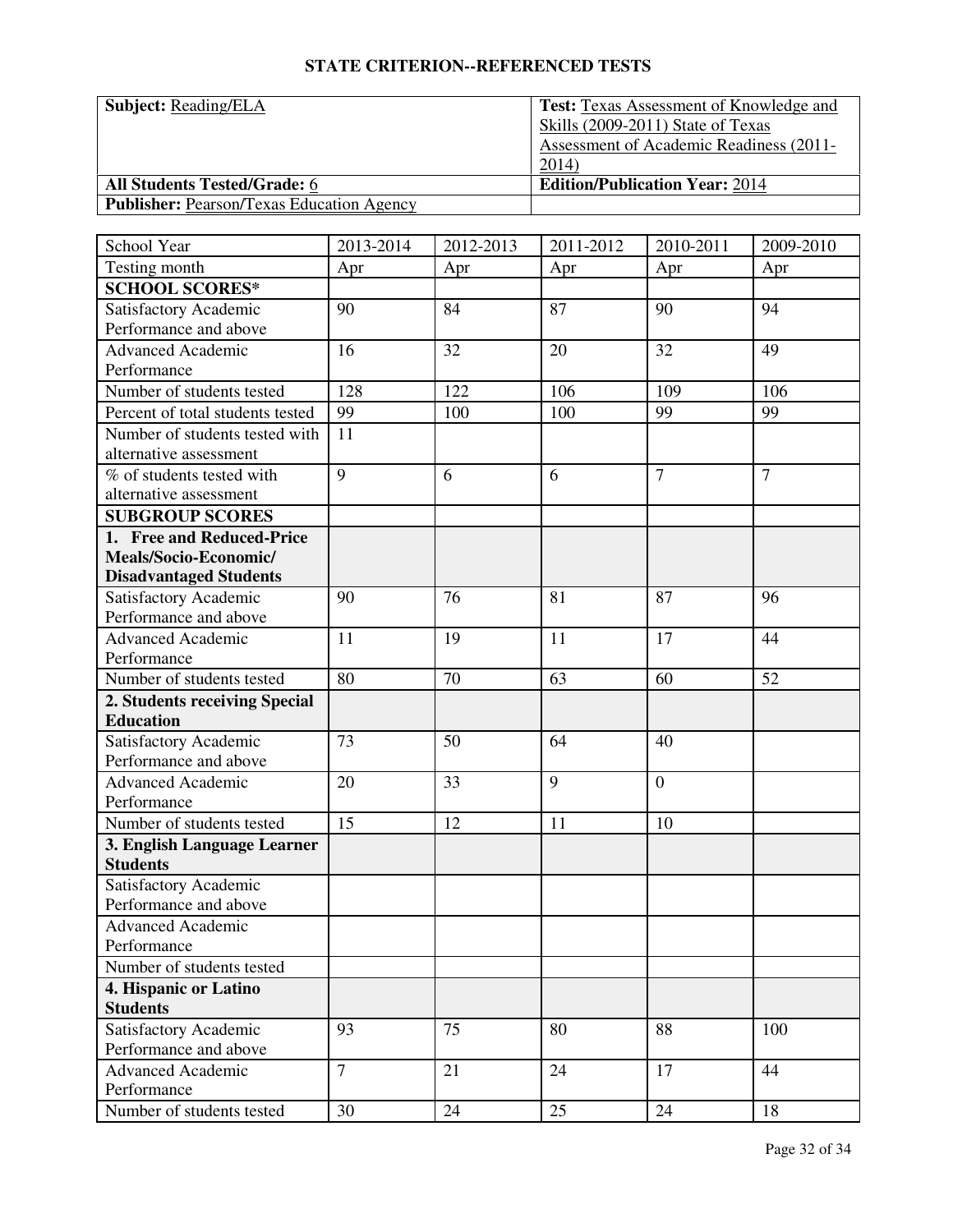| School Year                      | 2013-2014 | 2012-2013 | 2011-2012 | 2010-2011 | 2009-2010 |
|----------------------------------|-----------|-----------|-----------|-----------|-----------|
| 5. African-American              |           |           |           |           |           |
| <b>Students</b>                  |           |           |           |           |           |
| Satisfactory Academic            |           |           |           |           |           |
| Performance and above            |           |           |           |           |           |
| <b>Advanced Academic</b>         |           |           |           |           |           |
| Performance                      |           |           |           |           |           |
| Number of students tested        |           |           |           |           |           |
| <b>6. Asian Students</b>         |           |           |           |           |           |
| Satisfactory Academic            |           |           |           |           |           |
| Performance and above            |           |           |           |           |           |
| <b>Advanced Academic</b>         |           |           |           |           |           |
| Performance                      |           |           |           |           |           |
| Number of students tested        |           |           |           |           |           |
| 7. American Indian or            |           |           |           |           |           |
| <b>Alaska Native Students</b>    |           |           |           |           |           |
| Satisfactory Academic            |           |           |           |           |           |
| Performance and above            |           |           |           |           |           |
| <b>Advanced Academic</b>         |           |           |           |           |           |
| Performance                      |           |           |           |           |           |
| Number of students tested        |           |           |           |           |           |
| 8. Native Hawaiian or other      |           |           |           |           |           |
| <b>Pacific Islander Students</b> |           |           |           |           |           |
| Satisfactory Academic            |           |           |           |           |           |
| Performance and above            |           |           |           |           |           |
| <b>Advanced Academic</b>         |           |           |           |           |           |
| Performance                      |           |           |           |           |           |
| Number of students tested        |           |           |           |           |           |
| 9. White Students                |           |           |           |           |           |
| Satisfactory Academic            | 90        | 88        | 89        | 92        | 94        |
| Performance and above            |           |           |           |           |           |
| <b>Advanced Academic</b>         | 21        | 36        | 21        | 41        | 53        |
| Performance                      |           |           |           |           |           |
| Number of students tested        | 82        | 84        | 66        | 76        | 78        |
| 10. Two or More Races            |           |           |           |           |           |
| identified Students              |           |           |           |           |           |
| Satisfactory Academic            |           |           |           |           |           |
| Performance and above            |           |           |           |           |           |
| <b>Advanced Academic</b>         |           |           |           |           |           |
| Performance                      |           |           |           |           |           |
| Number of students tested        |           |           |           |           |           |
| 11. Other 1: Other 1             |           |           |           |           |           |
| Satisfactory Academic            |           |           |           |           |           |
| Performance and above            |           |           |           |           |           |
| <b>Advanced Academic</b>         |           |           |           |           |           |
| Performance                      |           |           |           |           |           |
| Number of students tested        |           |           |           |           |           |
| 12. Other 2: Other 2             |           |           |           |           |           |
| Satisfactory Academic            |           |           |           |           |           |
| Performance and above            |           |           |           |           |           |
| <b>Advanced Academic</b>         |           |           |           |           |           |
| Performance                      |           |           |           |           |           |